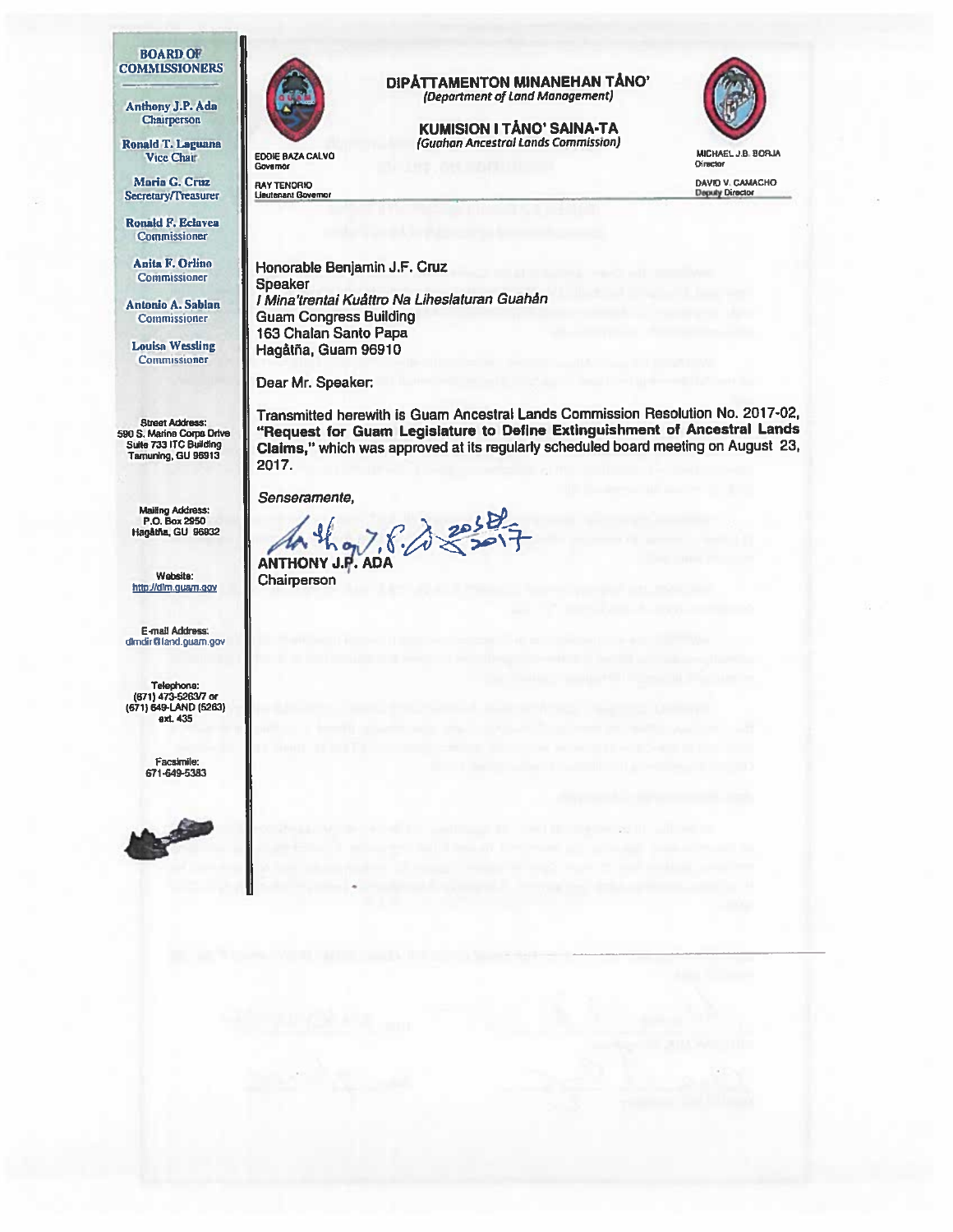



## GUAM ANCESTRAL LANDS COMMISSION RESOLUTION NO. 2017-02

## **Request for Guam Legislature to Define Extinguishment of Ancestral Land Claims**

WHEREAS, the Guam Ancestral Lands Commission, in accordance with Title 21, Guam Code Annotated, Chapter 80 and Public Law 25-45, has the responsibility for the return of excess government lands to its original land owners except in circumstances when land is clearly under existing public use or lands were Spanish Crown Land; and

WHEREAS, the Guam Ancestral Lands Commission is directed to promulgate rules and regulations for the distribution of Land Bank funds for the extinguishment of claims and awarding just compensation; and

WHEREAS the Guam Ancestral Lands Commission drafted rules and regulations in accordance with the Administrative Adjudication Law, conducting the necessary public hearings and forwarding the approved rules and regulations with its public hearing digest to the Attorney General of Guam on June 23, 2016, for review and approval; and

WHEREAS, the Attorney General of Guam, in its April 26, 2017, response noted two discrepancies: 1) failure to include an economic impact statement; and, 2) draft rules contradict statutory mandate of the Land Bank; and,

WHEREAS, the Attorney General of Guam's April 26, 2017, letter to the Guam Ancestral Lands Commission is attached as EXHIBIT "A"; and,

WHEREAS, the Attorney General of Guam declared that rules and regulations cannot exceed the authority established by law to define extinguishment of claims and that the lack of statutory guidance Is an excessive delegation of legislative power; and

WHEREAS, on August 23, 2017, the Guam Ancestral Lands Commission board of commissioners at their regularly scheduled meeting, Tamuning, Guam, unanimously passed a motion to forward a resolution to the Guam Legislature requesting statutory guidance to Title 21, Guam Code Annotated, Chapter 80, governing the distribution of Land Bank funds.

#### NOW THEREFORE BE IT RESOLVED,

In an effort to promulgate its rules and regulations, the Guam Ancestral Lands Commission Board of Commissioners transmits this Resolution to the Guam Legislature to enact legislation providing definitive clarity to Title 21, Guam Code Annotated, Chapter 80, in determining "just compensation for those dispossessed ancestral land owners" as described in the Attorney General of Guam April 26, 2017, letter.

DULY AND REGULARLY ADOPTED BY THE GUAM ANCESTRAL LANDS COMMISSION THIS 23 TH DAY OF **AUGUST 2017.** 

ANTHONY ADA, enalgeerson

Date: 20 SEP Le ) 7.

Date:  $9/20/20/7$ 

CRUZ, Secretary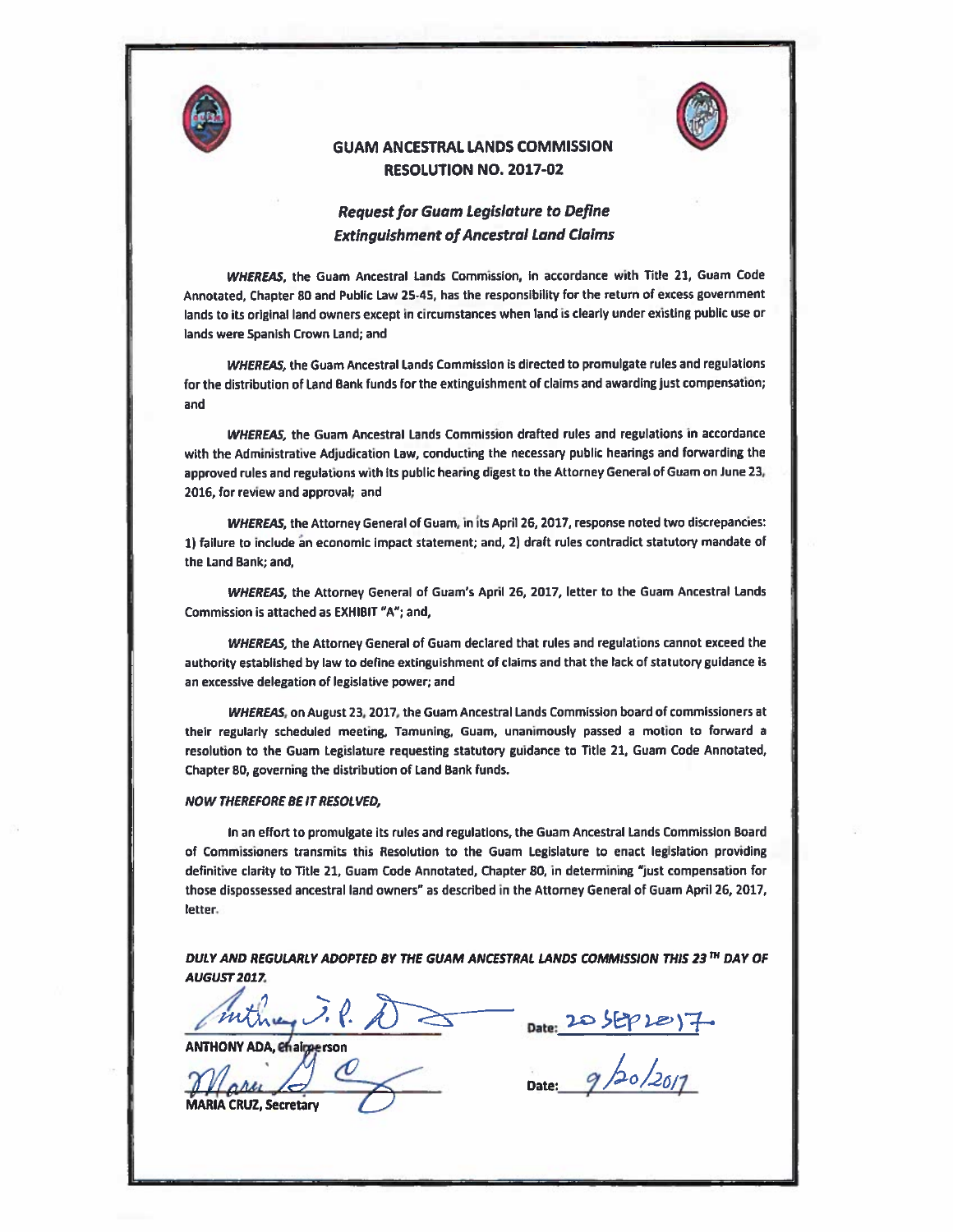

# **Office of the Attorney General of Guam**

590 S. Marine Corps Dr., Ste. 901, Tamuning, Guam 96913

April 26, 2017

VWf

APR 2 6 2017

Elizabeth Barrett-Anderson Attorney General Phone: (671) 475-3324 ext 5015/ 5030 Fax: 4774703 law@guamag.org

> Jacqueline Z. Cruz ChiefofStaff Administration ext. 5010 izcruz@guamag.org

Philip J. Tydingco Chief Prosecutor Prosecution en 2410 ntydingco@guamag.org

Karl P. Espaldon Deputy AG Solicitors ext 3115 kesoaldon@euamao ore

Kenneth 0. Orcult DeputyAG Litigation ext 3225 korcutt@guamag.org

Fred S. Nishihira DeputyAG Consumer Protection ext 3250 fnishihira@guamag.org

Rebecca M. Perez Deputy AG Child Support ext 1610 rebecca.perez@guamcse.net

Carol M. Hinide-Sanchex Deputy AG Juvenile ext. 4040 csanchez@guamag.org

Pauline I. untalan Administrator Victim Servtce Centar **& Notary Unit** ext 5030<br>puntalan@guamag.org

TO: Chairperson, Guam Ancestral Lands Commission

FROM: Attorney General

**AGENCY COMMUNICATION** 

SUBJECT: Proposed Rules and Regulations for the Land Bank Program

The Guam Ancestral Lands Commission ("Commission") submitted a request for review and approval of draft rules and regulations relative to the Land Bank Program under 21 GCA § 80104(e) ("Rules"). The Commission requested our review and approval pursuant to <sup>5</sup> GCA § 9303. The development of rules and regulations for payments from the Land Bank trust fund is also a subject of litigation in the Federal District Court of Guam, Crawford v. Guam Airport Authority, et. al., Case No. 15-000001.

We are unable to approve the Rules as submitted because they impermissibly contradict existing statutes. In addition, the Commission did not include an economic impact statement as required by <sup>S</sup> GCA § 9301(e).

#### Economic Impact Statement needed

Before transmitting a rule or regulation to the Guam Legislature, an economic impact statement is required. <sup>5</sup> GCA § 9301(e). The economic impact statement must at a minimum address:

- 1. The purpose and need for the rule, an assessment of the risk and cost, and the justification for the rule;
- 2. The financial impact of the proposed rule upon anyone directly affected and upon the people and economy of Guam;
- 3. Any potential increase or decrease in the cost of living on Guam or in the price or availability of any good or service attributable to the rule;
- 4. Any direct or indirect impact upon employment or any increase or decrease in the availability of a particular job or jobs attributable to the rule;
- 5. Any increase or decrease in the cost of doing business on Guam; and
- 6. Any adverse or beneficial economic impact which is attributable to the rule.

#### 5 GCA § 9301(f).

Phone: (671) 475-3324 · www.guamag.org · www.guamcse.net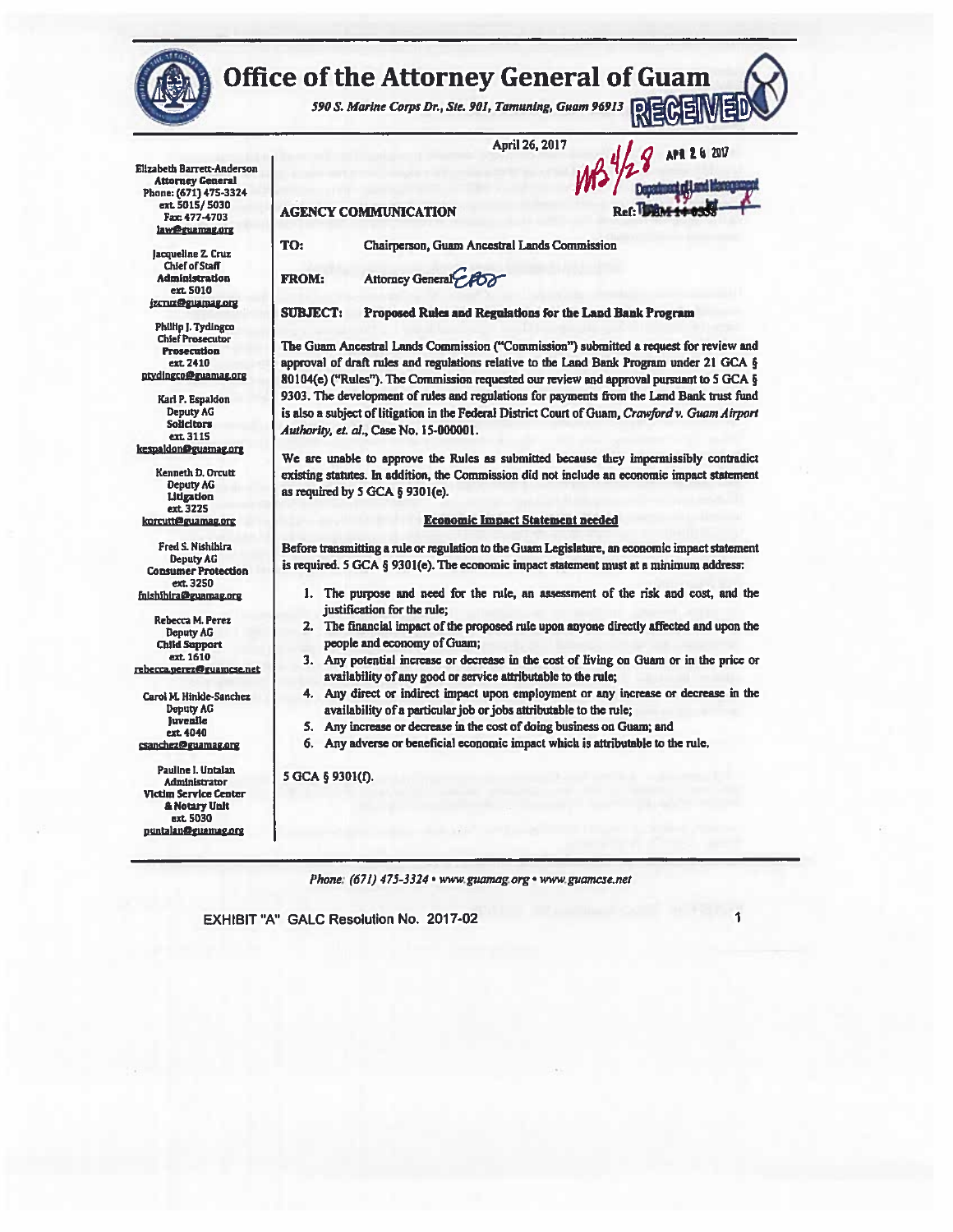Agency Communication **GALC** Ret: DLM 14-0538 Re: Proposed Rules and Regulations for the Land Bank Program Page 2

The draft Rules did not include an economic impact statement as required. The Director of the Department of Land Management sent <sup>a</sup> letter to the Legislature stating that <sup>a</sup> request for an economic impact Statement was made to the Bureau of Statistics and Plans ("BSP"). BSP responded with a recommendation that the Commission "ascertain the need to complete an economic impact statement" and noting that the proposed Rules do not appear to create new fees. There is no resolution or other indication that the Commission made this assessment as recommended.

#### Draft rules contradict statutory mandate of the Land Bank

Under its enabling legislation, codified at 21 GCA Chapter 80, the Commission is tasked with investigating and responding to requests by ancestral land claimants, defined as claimants whose land was taken by the United Stales Government or the government of Guam on or after January 1, 1930, and with awarding compensation in the form of land recovery or "any other form of compensation other than a specifically described available land." To that end, the "Land Bank" is the means devised by the Guam Legislature for compensation to ancestral land claimants who cannot regain possession or title to their ancestral lands because the land is in "continued government or public benefit use" ("Dispossessed Ancestral Landowners"). <sup>21</sup> GCA § 80104(e).

The Land Bank consists of non-ancestral lands' returned from the Federal Government to the Government of Guam. The Commission holds title to these non-ancestral lands as trustees on behalf of the Dispossessed Ancestral Landowners. 21 GCA § 80104(e).

The Legislature directed the Commission to "promulgate rules and regulations to administer the Commission's functions in a fair, just, economical and expedient way, and ... establish fees and specify materials reasonably required to accompany applications in order to extinguish a claim in favor of a just compensation award." 21 GCA § 80104(b). As part of its duties, the Commission is mandated to manage the lands in the Land Bank and to "establish rules and regulations pursuant to the Administration Adjudication Law for the Guam-based trust The resulting income shall be used to provide just compensation for those dispossessed ancestral landowners." <sup>21</sup> GCA § 80104(e).

As written, however, the Rules do not provide for 'just compensation" to the Dispossessed Ancestral Landowners. Instead, the Rules state that payments from the Land Bank trust fund "are considered an interim compensation and shall be perpetual until property is returned or for an agreed amount or period." Rules § 80103.30(b)(3). This sectinn also explicitly provides, "Receipt of payments by an esinie does not waive any tights of the estate," directly contradicting the stated purpose of the Rules "to establish <sup>a</sup> mechanism for compensation to the Beneficiaries of the Land Bank Trust for the extinguishment of claim to their ancestral land" (emphasis added).

<sup>2</sup> Ancestral lands are defined in 21 GCA Chapter 80 as "those lands owned privately by residents of Guam on or after January 1, 1930." 21 GCA § 80101(a).

Phone: (671) 475-3324 • www.guamag.org \* www.guamcse.net

<sup>&</sup>quot;Just cobipensation" is defined in the Chapter to mean 'only land recovery or land exchange, and shall also mean any other form of compensation other than <sup>a</sup> specifically described available land" <sup>21</sup> GCA § 80101(k)- Although the definition includes land exchange, no land has been wade available for this purpose.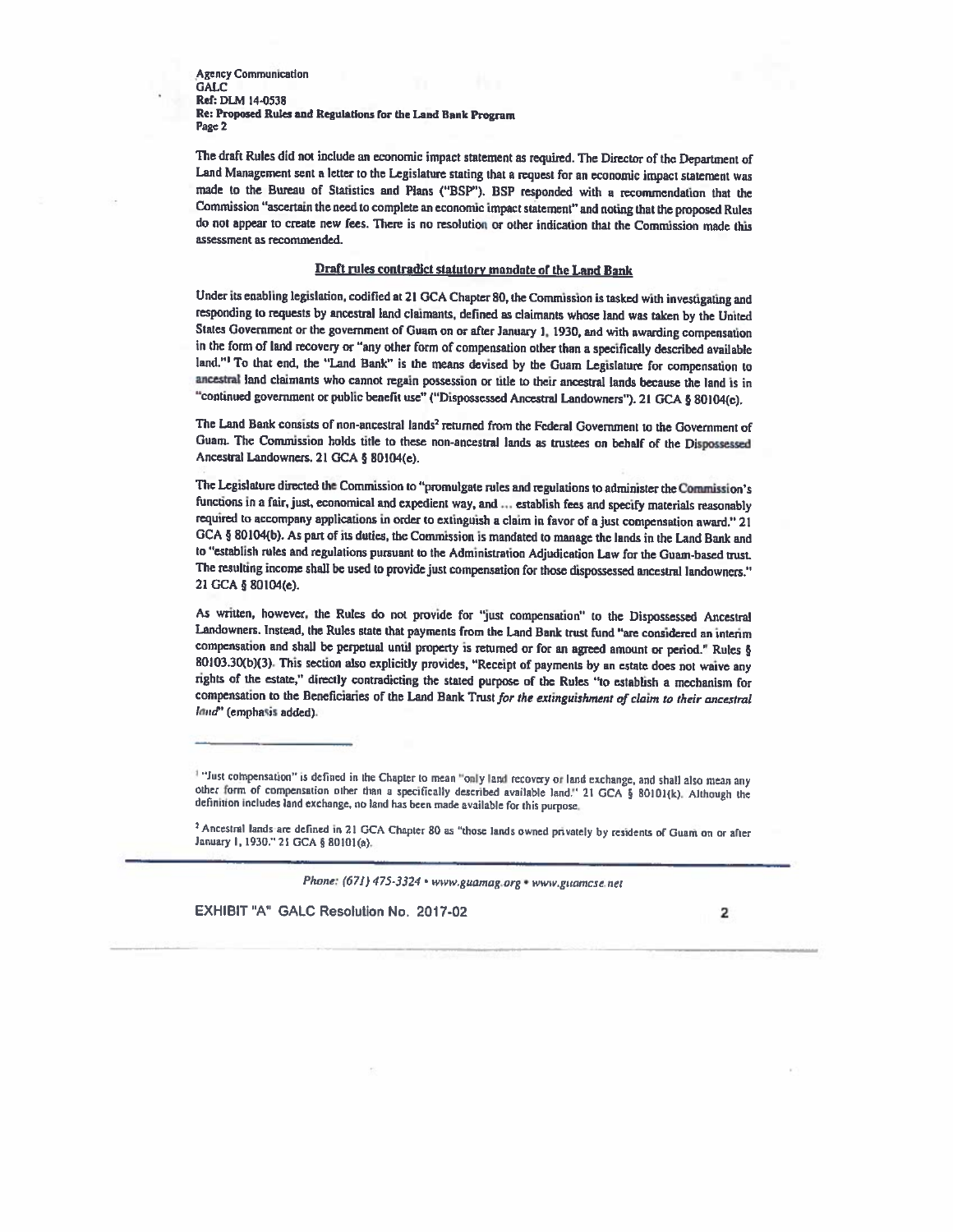Agency Communication GALC: Ref: DLM 14-0538 Re: Proposed Rules and Regulations for the Land Bank Program Page 3

By facilitating payments from the Land Bank trust fund that are not intended to provide just compensation to the Dispossessed Ancestral Landowners, the Rules exceed the authority granted by the Legislature.

#### Statutory definition of Land Bank beneficiary is ambiguous

The Rules define <sup>a</sup> Beneficiary as "a Claimant who the Commission determines is entitled tojust compensation as <sup>a</sup> dispossessed landowner as those whose lands have been declared excess by the Federal government, and those whose lands have not been declared excess and mayor may not likely be declared excess by the United States in the future." Rules § 80103.30(a)(l). As <sup>a</sup> technical aside, the definition should mad, "a Claimant who the Commission delermines is entitled tojust compensation as <sup>a</sup> dispossessed landowner whose lands have been declared excess by the Federal government, or whose lands have not been declared excess and may or may not likely be declared excess by the United States in the future." This definition is arguably consistent with <sup>21</sup> GCA § 80102 but not with 21 GCA § 80104(e).

The Commission is required to take title as trustees to certain non-ancestral lands "on behalf of ancestral landowners who, by virtue of continued governmen<sup>t</sup> or public benefit use cannot regain possession or title to their ancestral lands." <sup>21</sup> GCA § 80104(e). The reference to 'government" here, without any other qualifier, has to be interpreted to mean the government of Guam. 1 GCA § 713 ("Government means the government of Guam and all of its branches").

In 21 GCA § 80102, "it is recognized that a process does not now exist to recognize the ancestral land rights of landowners whose properties have not been declared surplus and may not ever be declared surplus by the military in the future," Section <sup>80102</sup> also provides that the exercise of these "ancestral property right' claims shall be applicable to lands already declared excess by the Federal govenunen<sup>t</sup> and shall also be applicable to all future declaration of excess lands either by the United Statcs Government or by the governmen<sup>t</sup> of Guam."

This language in § <sup>80102</sup> could be interpreted to mean that the rules that apply to current claims will also be applicable in the future for claims that may arise if additional land is declared excess. Alternatively, read alone without regar<sup>d</sup> to the rest of the Chapter, it could mean that an ancestral landowner is entitled to the statutory remedies through the Commission now even for land that has not ye<sup>t</sup> been declared excess. The Commission adopted this second lrterpreiation in defining who is to be included as <sup>a</sup> Beneficiary of the income from the Land Bank Trust Fund,

The distinction between these readings is significant, particularly when considering that the Rules provide for payments from the Land Bank Trust Fund to be based on the percentage of a claimant's land to the total of all the claimed lands, The total of all the claimed ancestral lands of course rises dramatically if land that has not been returned to the governmen<sup>t</sup> of Guam is included,

The Commission is entitled to deference to its reasonable interpretation of an ambiguous statute. Guam Memorial Hospital Authority v. Civil Service Commission, 2015 Guam 18, ¶ 13. Since the Commission's definition of a Beneficiary is based on a logical construction of 21 GCA § 80102, the Commission would be within its authority to define <sup>a</sup> Beneficiary to include ancestral landowners whose land is still in use by the federal government, absent other contrary statutory provisions. As discussed above, however. Section 80104(e)

Phone: (671) 475-3324 • www.guamag.org • www.guamcse.net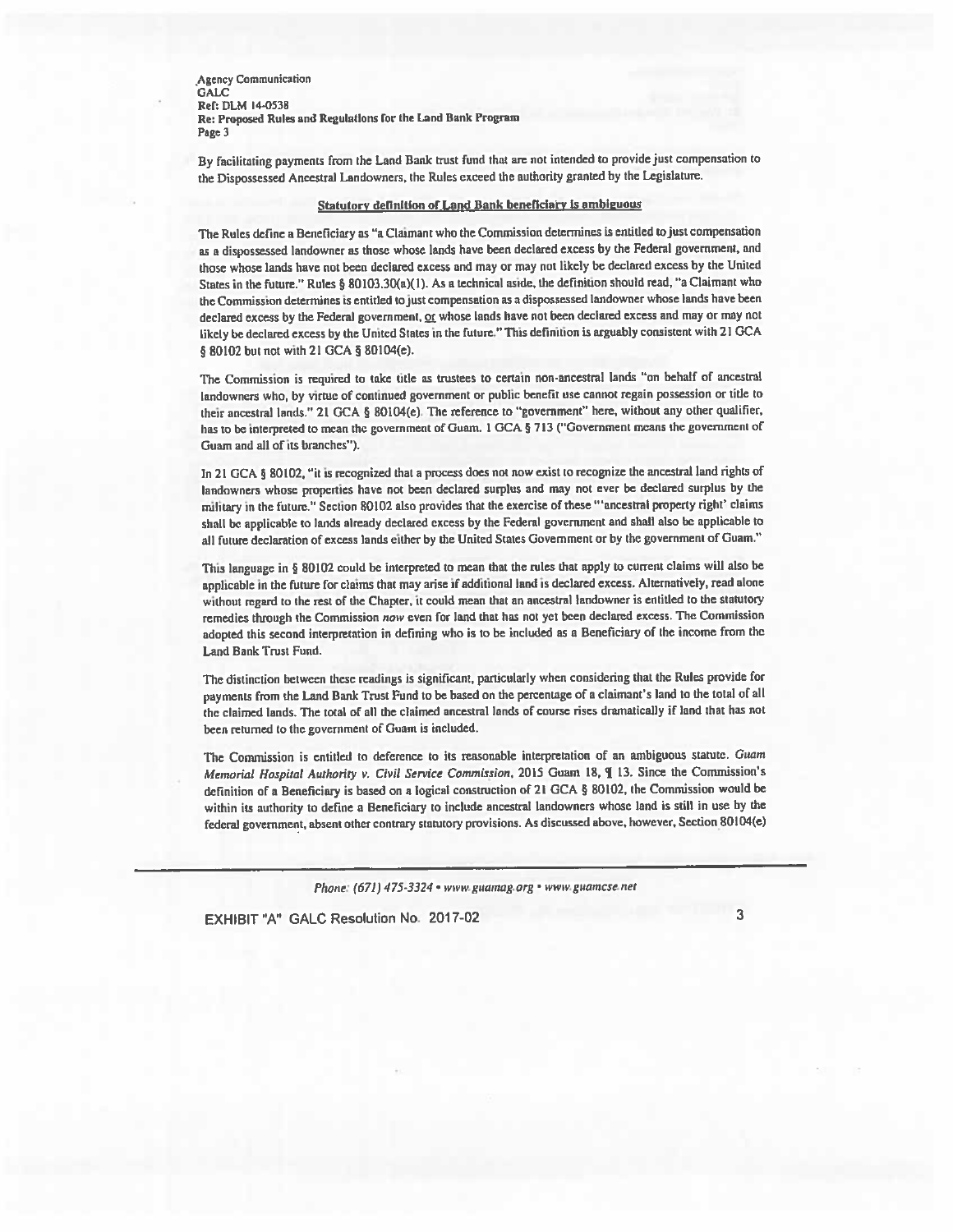Agency Communication GALC Ref: DLM 14-0538 Re: Proposed Rules and Regulations for the Land Rank Program Page 4

restricts <sup>a</sup> land bank beneficiary to those ancestral landowners whose land is used for <sup>a</sup> public benefit or by the government of Guam.

Because it is a "cardinal principle of statutory construction that courts must give effect, if possible, to every clause and word of a statute," Williams v. Taylor, 529 U.S. 362, 364, 120 S. Ct. 1495, 1498, 146 L. Ed. 2d 389 (2000), the provisions must be read so that they do not contradict each other, if possible. An ancestral landowner, therefore, cannot become <sup>a</sup> beneficiary of the Land Bank unless his land was returned to Guam by the federal government and is now being used for <sup>a</sup> public benefit or by the government of Guam. Any other reading woold result in <sup>a</sup> contradiction between Section <sup>80102</sup> and Section 80104(e). This leaves the Commission, however, with no means of effectuating the administrative process with respect to the Ancestral Property Right of those whose ancestral land "may not ever be declared surplus by the military in the future" as described in Section 80102.

## Statutory guidance is insufficient to govern distribution of Land Bank funds

The Commission faces <sup>a</sup> further challenge in that the governing statutes articulate no intelligible principle by which the Commission can determine how the Land Bank funds are to be distributed. This lack of legislative guidance violates the separation of powers doctrine as discussed more fully in the attached Memorandum in Opposition to Motion for Summary Judgment and Cross Motion for Summary Judgment filed by the Government of Guam defendants in the Guam Federal District Court Case Crawford v. Antonio B, Won Pat International Airport Authority, Guam, et. al., Case Number 15-00001 ("Memorandum"). Because the statutes do not provide adequate guidance to the Commission, it is highly unlikely that the Commission would be able to remedy all of the defects in the draft Rules in a manner that would result in a legally sufficient set of rules to govern the distribution of Land Bank funds.

#### **Conclusion**

Because the draft Rules lack an economic impact statement, because they impermissibly contradict existing statutes, and because the lack of statutory guidance is an excessive delegation of legislative power, the Rules are being returned for further action by the Commission and are not approved as to form or legality.

 $k_{\text{ta}}k_{\text{c}}$ KRISTAN K. FINNEY

Assistant Attorney General

Phone: (671) 475-3324 • www.guamag.org • www.guamcse.net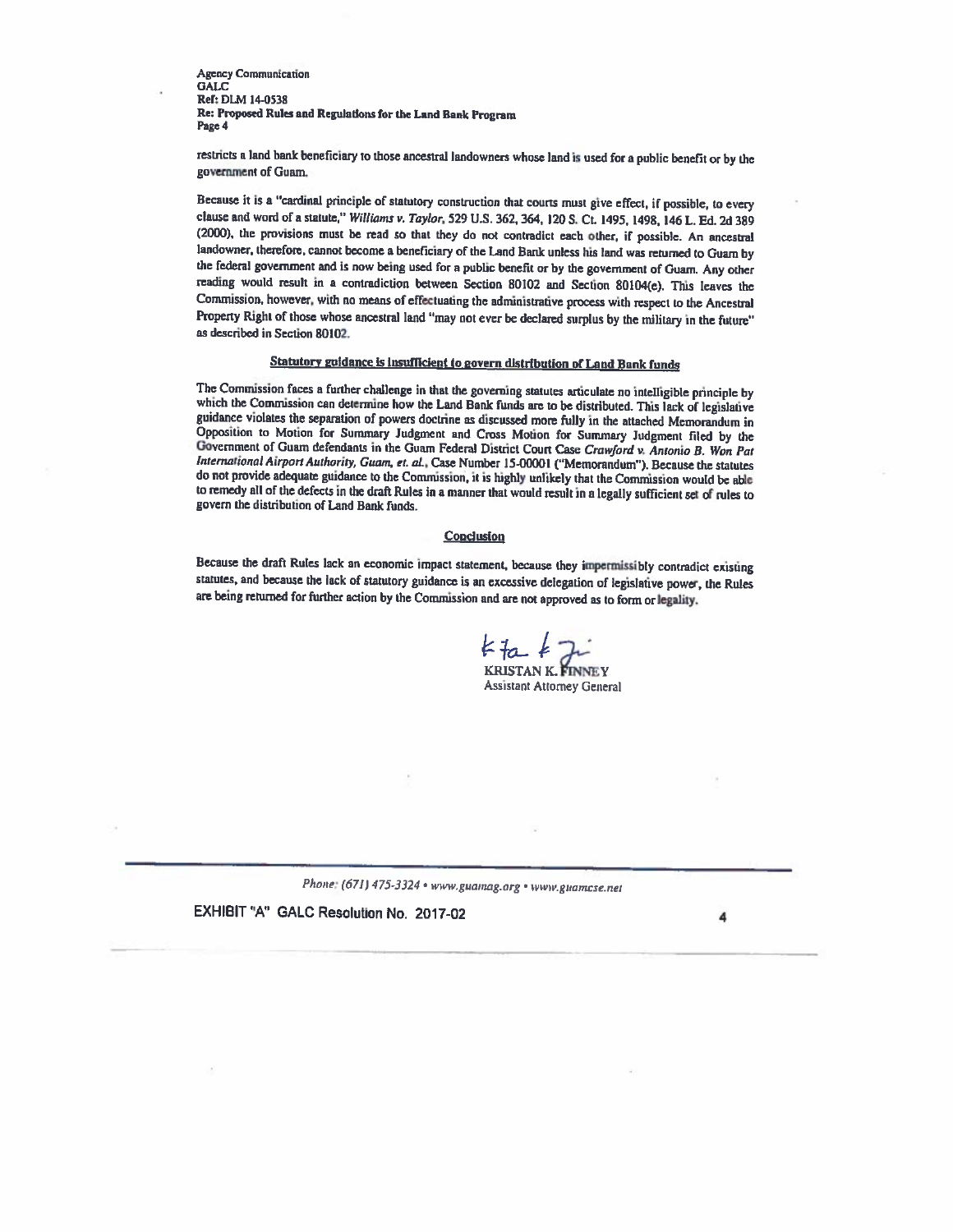GALC PROPOSAL i minis<br>I MINA TRENTAI TRES NA LIHESLATURAN GUÂHAN 2015 (FIRST) Regular Session

Bill No.

Introduced by:

AN ACETO APPROVE RULES AND REGULATIONS OFTIW .. GUAM ANCESTRAL LANDS CONBUSSION PURSUANT TO 4/ GUAM ANCESTRAL LANDS COMMISSION PURSUANT TO<br>SECTION 75107 OF CHAPTER 80, TITLE 21, GUAM CODE ANNOTATED RELATIVE TO THE LAND BANK PROGRAM FOR THE EXTINGUISHMENT OF CLAIMS AND AWARDING JUST COMPENSATION. FOR THE EXTINGUISHMENT OF CLAIMS AND AWARDING JUST COMPENSATION. )

/

I BE IT ENACTED BY THE PEOPLE OF GUAM:

2 Section 1. Section 80104(b) of Chapter 80, Title 21, Guam Code Annotated authorizes <sup>3</sup> the Guam Ancestral Lands Commission to make rules and regulations relative to the 4 extinguishment of claims and awarding just compensation pursuant to the Administrative 5 Adjudication Law. )

6 Section 2. Notwithstanding any other provision of law, rule, regulation, and Executive  $1$  Order, the rules and regulations, attached hereto as Appendix "A," are hereby approved by  $I$  $s$  Liheslaturan Guahan.

Section 3. The Rules and Regulations contained in the Appendix and adopted by this 9 10 Act shall not affect the provisions of the Guam Ancestral Lands Commission, Chapter 80 of Title ii 21, Guam Code Annotated. The invalidity of <sup>a</sup> provision or application shall not affect other 12 provisions or applications of the Rules and Regulations which can be given effect without the 13 invalid provision or application, and to this end the provisions of the Rules and Regulations are 14 severable.

- is
- 6
- I?
- It
- 19 20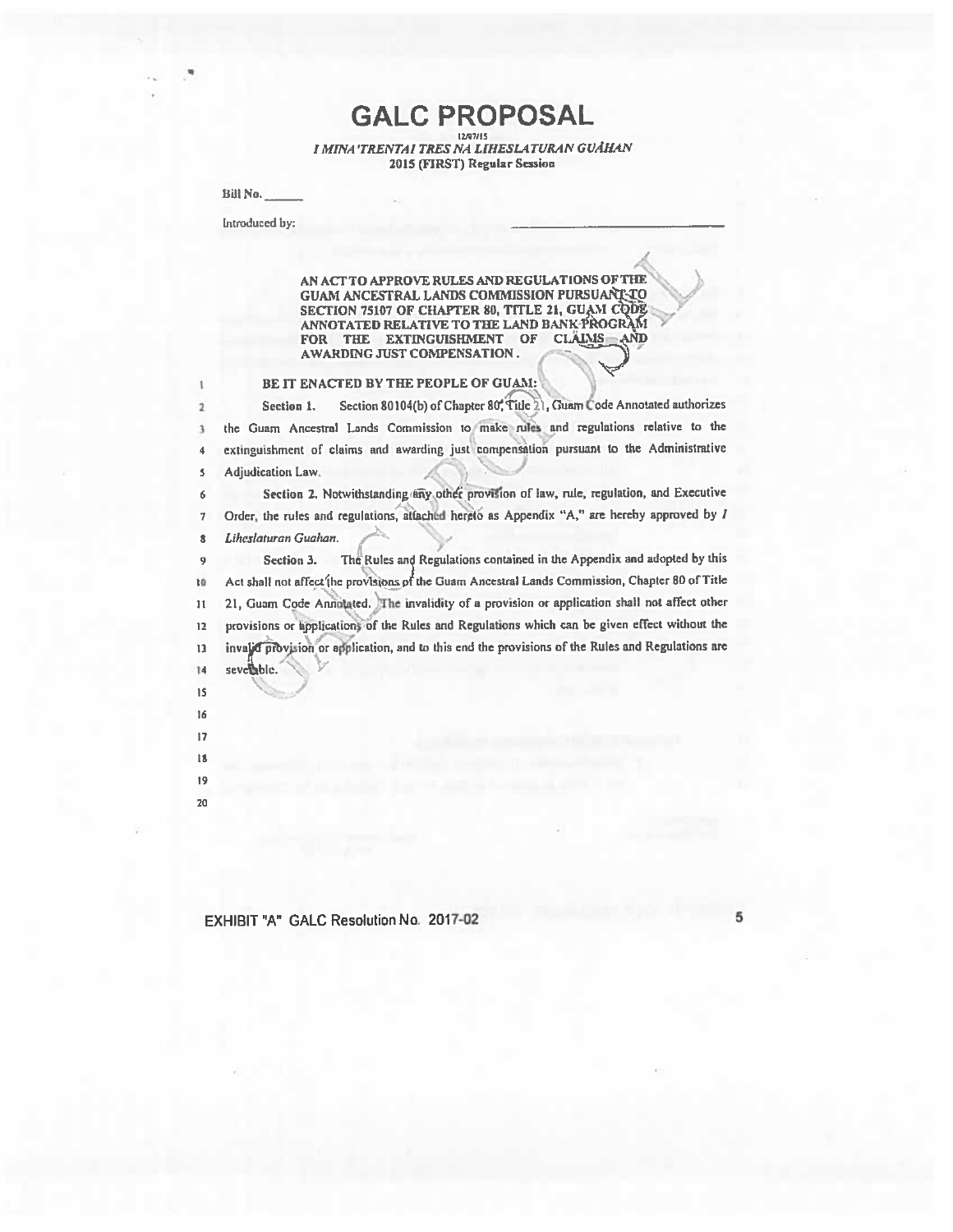#### I APPENDIX "A"

## <sup>2</sup> "The Land Bank Program"

-a

÷,

| 3            |                                                                                                   |
|--------------|---------------------------------------------------------------------------------------------------|
| 4            |                                                                                                   |
| Š.           | Title 21 of the Guam Administrative Rules, Chapter 80, Article 3, Section 80103.30 "Land          |
| 6            | Bank Program" of the Guam Ancestral Lands Commission is amended read:                             |
| 7            |                                                                                                   |
| 8            | Section 80103.30 Land Bank Program: Purpose.                                                      |
| 9            | The Guam Ancestral Land Commission is mandated by Title 21 GCA Chapter 80 to establish a          |
| 10           | mechanism for compensation to Beneficiaries of the Land Bank Trust for the extinguishment of      |
| $\mathbf{H}$ | claim to their ancestral land and to develop procedures to ensure the effective implementation of |
| 12           | the Land Bank Program.                                                                            |
| 13           |                                                                                                   |
| 14           | Section 80103.30 (a) Definitions.                                                                 |
| 15           | I. Beneficiary means a Claimant who the Commission determines is entitled to                      |
| 16           | just compensation as a dispossessed landowner as those whose lands have been                      |
| 17           | declared excess by the Federal government, and those whose lands have not                         |
| 18           | been declared excess and may or may not likely be declared excess by the                          |
| 19           | United States in the fillure.                                                                     |
| 20           | 2. Land Bank Trust Fund means the Fund established by Title 21 GCA                                |
| 21           | §80104(c).                                                                                        |
| 22           | Severability. If any of the provisions on this Act or its application thereof to<br>з.            |
| 23           | any person or circumstances is held invalid, the invalidity shall not affect any                  |
| 24           | other provisions or applications of this Act which can be given effect without                    |
| 25           | the invalid provisions or application and to this end the provisions of this Act                  |
| 26           | are severable.                                                                                    |
| 27           |                                                                                                   |
| 28           | Section 80103.30 (b) Compensation Methodology.                                                    |
| 29           | 1. Claim Procedure. To determine eligibility as a Beneficiary, a Claimant must                    |
| 30           | file a claim as provided in Title 21 GCA §80104(a) If the Commission                              |
|              | 2                                                                                                 |
|              | APPENDIX "A"<br>Land Bank Program<br>Guam Ancestral Lands Commission                              |
|              | As Of: 12/07/15                                                                                   |

 $\mathcal{G}$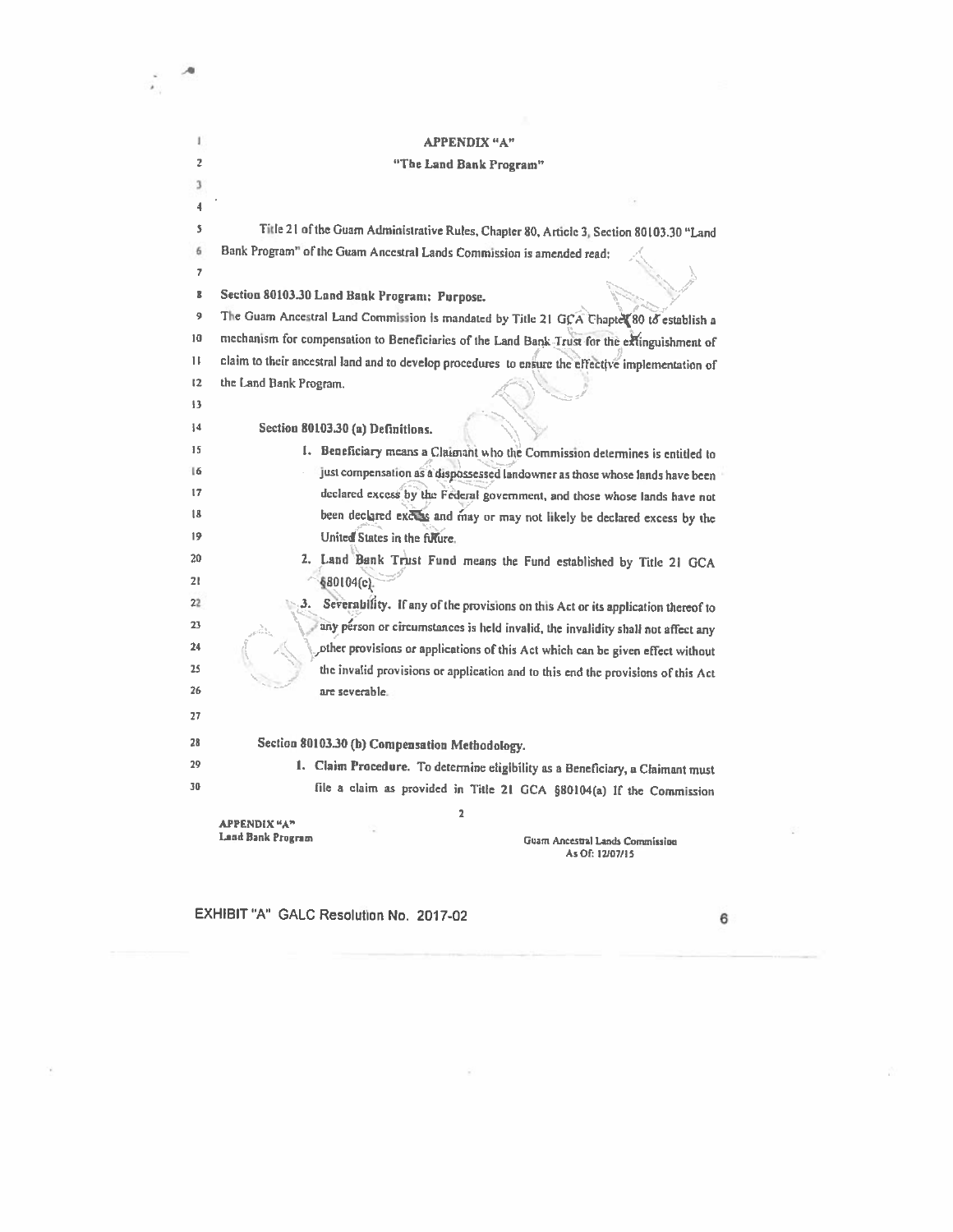| 1                   | determines that a Claimant is not eligible as a Beneficiary, the Commission                      |
|---------------------|--------------------------------------------------------------------------------------------------|
| $\overline{2}$      | shall deny the claim.                                                                            |
| 3                   | 2. Payments will be paid to the estate of the ancestral land owner.                              |
| 4                   | 3. Payments are considered an interim compensation and shall be perpetual until                  |
| \$                  | property is returned or for an agreed amount or period. Receipt of payments by                   |
| 6                   | an estate does not waive any rights of the estate.                                               |
| 7                   | 4. Compensation payments to estates will be based on the percentage of the                       |
| R                   | ancestral land to the total of all claimed ancestral lands. For example, whe size                |
| 9                   | of an estate is 8.6% of the total of all ancestral lands, then 8.6% of the                       |
| 10<br>$\mathbf{11}$ | distribution will be paid to this estate.                                                        |
| 12                  | Section 80103.30 (c) Method of Distribution. The Commission shall conduct an annual              |
| 13                  | review of the Land Bank Trust account to determine its financial feasibility for disbursement of |
| 14                  | funds to qualified Claimants. This yearly review shall be conducted and completed within sixty   |
| 15                  | (60) days prior to the ending of the fiscal year. The Commission's determination for the         |
| 16                  | disbursement of funds shall be based of the following:                                           |
| 17                  | 1. Amount to be relained in the Trust Fund. During the review, an amount to be                   |
| 18                  | retained shall be established by the Commission based on the Commission's                        |
| 19                  | financial investments for the viability of future disbursement of funds to                       |
| 20                  | Claimants.                                                                                       |
| 21                  | 2. The amount available for disbursement in the Trust Fund is no less than Two                   |
| 22                  | Million Dollars (\$2,000,000). That amount does not include the amount to be                     |
| 23                  | retained in the Trust Fund as established by the Commission.                                     |
| 24                  | 3. If the Commission approves the release of funds, the approval shall include the               |
| 25                  | date for disbursement and the amount available for disbursement of funds.                        |
| 26                  | 4. Funds will be issued to the estate of qualified Claimants who meet the deadline               |
| 27                  | established by the Commission in completing all of the following:                                |
| 28                  | a. Application has been completed and approved by the Commission                                 |
| 29                  | b. A court appointed administrator of the Estate has executed a form                             |
| 30                  | provided by the Commission for payments of their ancestral land.                                 |
|                     | 3                                                                                                |
|                     |                                                                                                  |

APPENDIX "A"

Land B.nk Program Guam Ancestral Lands Ccnmission AsOF 12107/15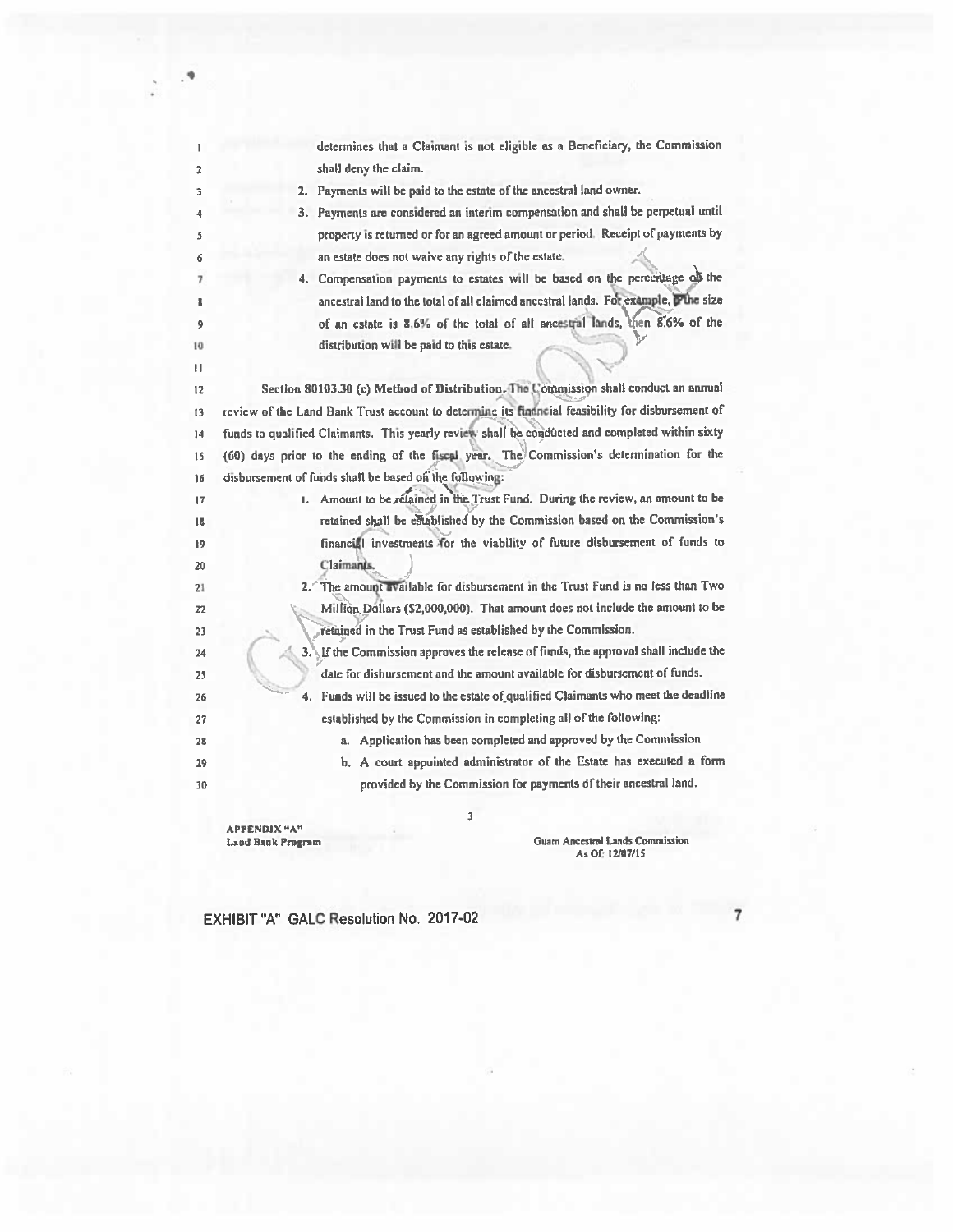- <sup>I</sup> 5. Estates that do not meet the deadline will be included on the next distribution 2 of funds.
- <sup>3</sup> 6. The Commission shall maintain <sup>a</sup> record of funds paid to each Beneflciaiy to 4 ensure that the Beneficiary is compensated in accordance with the amount <sup>5</sup> approved by the Commission.
- 6 7. Land Claims Monetary Award. Monetary compensation will be awarded to the 7 Estate of the original landowner and are subject to administration in same 8 manner as Title 15 GCA for Estates and Probates.

/ - \\_. --

4

APPENDIX 'A"Land Bank Program

I

9 0

> Guam Ancestral Lands Commission AsOf: 12/07/15

EXHIBIT 'A' GALC Resolution No. 2017-02 <sup>8</sup>

J . .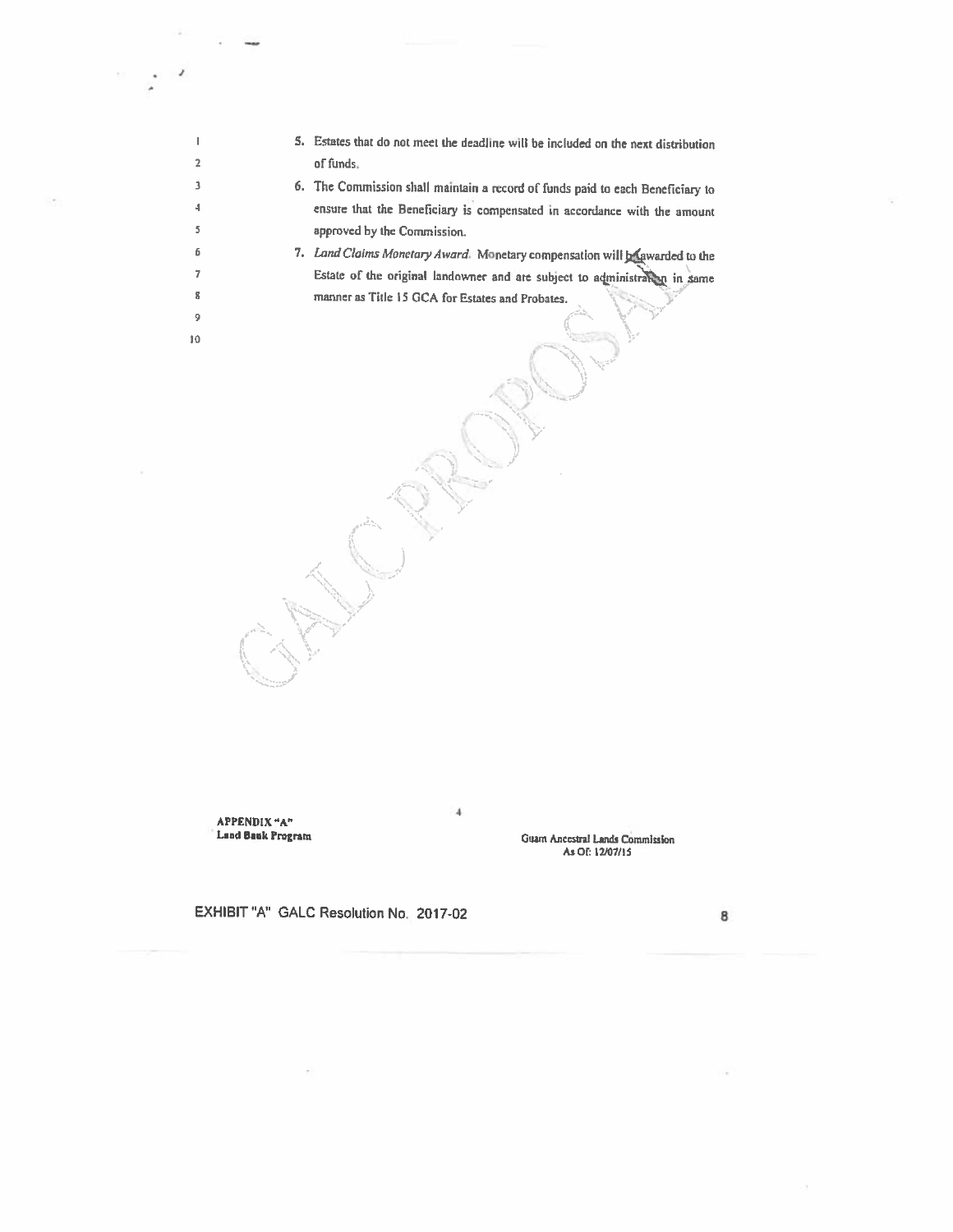

Office of the Attorney General Elizabeth Barrett-Anderson Attorney General of Guam Litigation Division 590 S. Marine Corps Drive Tarnuning, Guam 969!) • USA (671) 475-3324 • (671) 472-2493 (Fax) www.guamag.org

Attorneys for the Government of Guam

## UNITED STATES DISTRICT COURT **TERRITORY OF GUAM**

VICENTE PALACIOS CRAWFORD, ) CIVIL CASE NO. 15-00001

Plaintiff,

Defendant

vs.

ANTONIO B. WONPAT INTERNATIONAL AIRPORT AUTHORITY, GUAM, et al.,

MEMORANDUM IN OPPOSITION TO MOTION FOR SUMMARY JUDGMENT AND CROSS MOTION FOR SUMMARY JUDGEMENT

Eduardo M. Calvo, Governor of Guam, and Anita Orlino, Chairperson of the Guam

Ancestral Lands Commission, Defendants herein in their official capacities, hereby oppose the Plaintiffs Motion for Summary Judgment. Defendants nlso cross move for Summary Judgment on the grounds stated below.

I.

### **FACTS**

Defendants Calvo and Orlino find it unnecessary Ia describe many of the facts here, which

are veil known to the court. The federal government condemned Crawford family land and later

Memorandum in Opposition to Mation for Summary Judgment and Crass Motion for Summary Judgment<br>Vicente Crawford vs. Antonio Won Pat International Airport Authority, et al; District Court Case No. 15-0000

Case 1:15-cv-00001 Document 134 Filed 10/19116 Page <sup>1</sup> of 21 EXHIBIT 'A' GALC Resolution No. 2017-02

9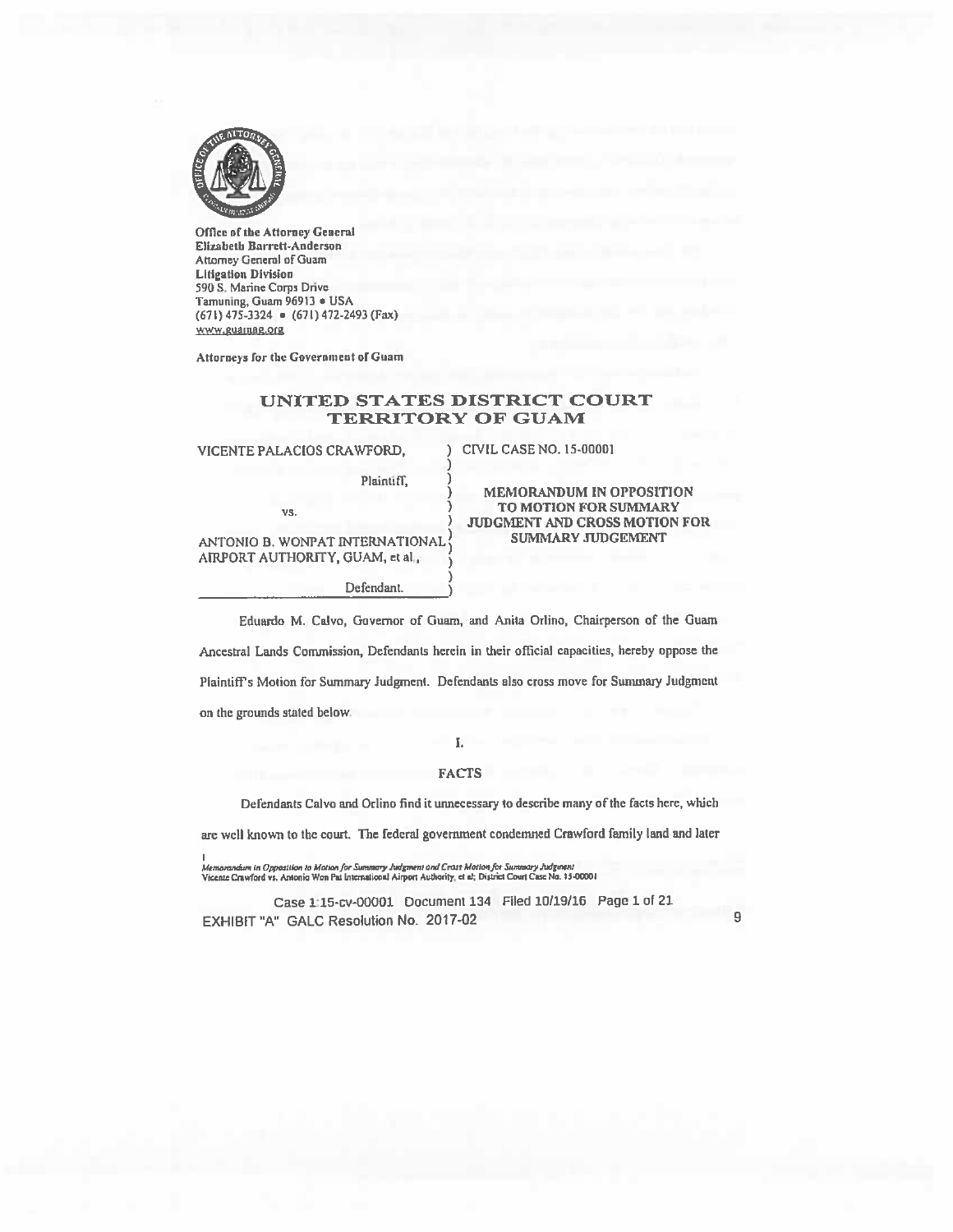returned it to the local government, which uses the land for runways at the Guam International Airport Authority (GIAA). Nevertheless, Mr. Crawford alleges that he has never been properly compensated for the condemnation despite having received payments from the federal government and numerous attempts at compensation made by <sup>t</sup> Liheslaturan Guahan.

The Tiyan landowners have always tied to attain compensation separate from other former Guam landowners and the legislature has frequently tried to accommodate them, which is part of the problem here. We will demonstrate why the various enactments by the Legislature vest nothing in Mr. Crawford or the purported class.

The federal government initiated return of 3,200 acres of condemned lands in <sup>1994</sup> through P.L. 103-339 and in <sup>1999</sup> <sup>1</sup> Liheslaturan Guahan established the Guam Ancestral Lands Commission. [Complaint, pp. 8-16]. All of the returned land was put under GALC jurisdiction. 21 G.C.A. §§ 80101(j); 80104(a)(2). If the returned land is not being used for a public purpose, the Commission awards title to the heirs of the original owner. 21 G.C.A.  $\S$  80104(a). If the returned land was retained by the Federal Government or the Government of Guam for a public purpose, the Commission compensates the heirs with money from the GALC Trust that is accumulating from rent from land held in the GALC Trust. <sup>21</sup> G.C.A. § 80104(b) and (e). The GALC Trust property was not all returned by the federal government. It is referred to at times as "Spanish Crown Lands", although this may be <sup>a</sup> term more of convenience than accuracy because the Crown may not have owned all of it. § 80104(c).

The GALC Trust exists in perpetuity. No money has yet been distributed, although the Trust contains about \$5 million, and the GALC is enacting the rules and regulations needed for distribution. § 80104(e). Mr. Crawford has been <sup>a</sup> Trust beneficiary since <sup>1999</sup> since GIAA retains his land for <sup>a</sup> public purpose. The government's main contention herein is that Mr.

s<br>Memorandum in Oppasition to Motion for Summary Judgment and Crass Motion for Summary Judgment<br>Vicente Crawford vs. Antonio Won Pat International Airport Authority, et al; District Court Case No<sub>:</sub> 15-00001

Case 1:15-cv-00001 Document <sup>134</sup> Filed 10/19/16 Page <sup>2</sup> of <sup>21</sup> EXHIBIT 'A' GALC Resolution No. 2017-02 <sup>10</sup>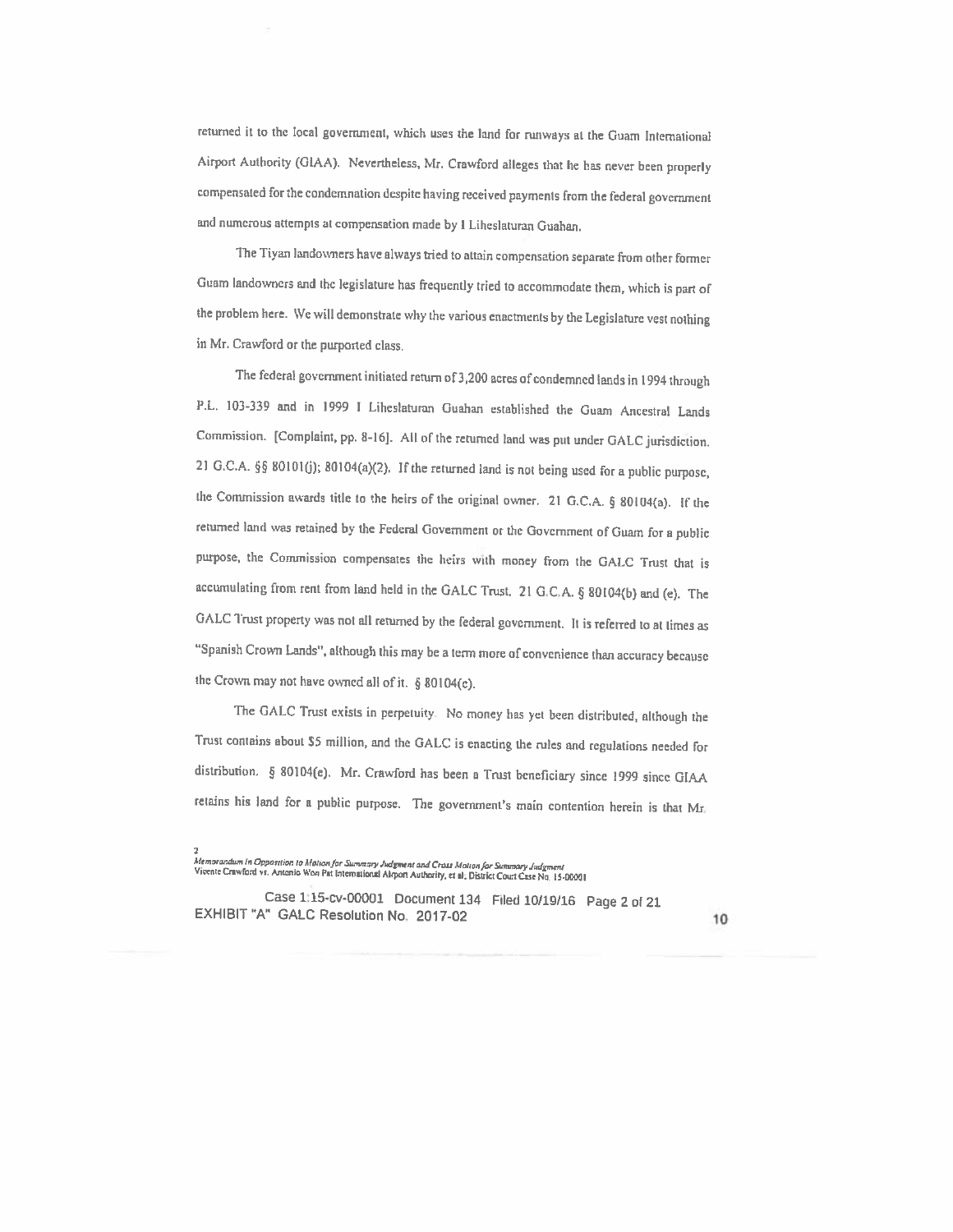Crawford should receive only what other GALC Trust beneficiaries receive pursuan<sup>t</sup> to § 80104(e), no mote and no less. Mr. Crawford has been trying to "escape' from the class of beneficiaries created by § 80104(e) since it was created in 1999, but he cannot.

The legislature attempted to help Mr. Crawford by trying a different approach to former Tiyan landowners, even though they are also a group of dispossessed landowners. Guam P.L. 30-<sup>158</sup> propose<sup>d</sup> <sup>a</sup> gran<sup>t</sup> of GALC Trust land to the Tiyan landowners. [Dec. of Charfauros, Ex. U]. However, the Superior Court has declared that the propose<sup>d</sup> exchange was <sup>a</sup> taking of GALC Trust propcrly without due process of law and enjoined the execution of P.L. 30-158, as we will discuss later in greater detail. [CV1461-10, Ex. A]. The Superior Court judgment in CV1461-10 bars enforcement of the land exchange and hence P.L. 30-158 in its entirety.

There are three reasons why the GALC has not enacted rules regarding the Trust in the seventeen years since the Trust was created. First, the GALC believed that the Tiyan problem was not its concern because the legislature was addressing it separately through the series of Public Laws Mr. Crawford is now trying to enforce. Second, the statute mandating rules for distribution of the Trust hinds is silent as to apportionment between beneficiaries. Third, returning title to former landowners seemed to be the GALC's primary obligation.

The complaint herein alleges four separate causes of action, all based on the delay in distribution: (I) <sup>a</sup> violation of the Due Process Clause of the Fourteenth Amendment; (2) <sup>a</sup> violation of the Equal Protection Clause of the Fourteenth Amendment; (3) breach of <sup>a</sup> contract between the purported class and the Government of Guam; and (4) unjutt enrichment. The unjust enrichment claim, however, does not apply to Defendants Calvo and Orlino. Plaintiffs have moved for summary judgment against Governor Calvo and Chairperson Orlino on the first three causes

.<br>Me*morandum in Opposition to Motion for Summary Judgment* and Cross Motion for Summary Judgment<br>Vicente Crawford vs. Antonia Won Pat International Airport Authority, et al; District Court Case No. 15-00001

Case 1:15-cv-00001 Document 134 riled 10/19/16 Page 3 ol 21 EXHIBIT "A" GALC Resolution No. 2017-02 11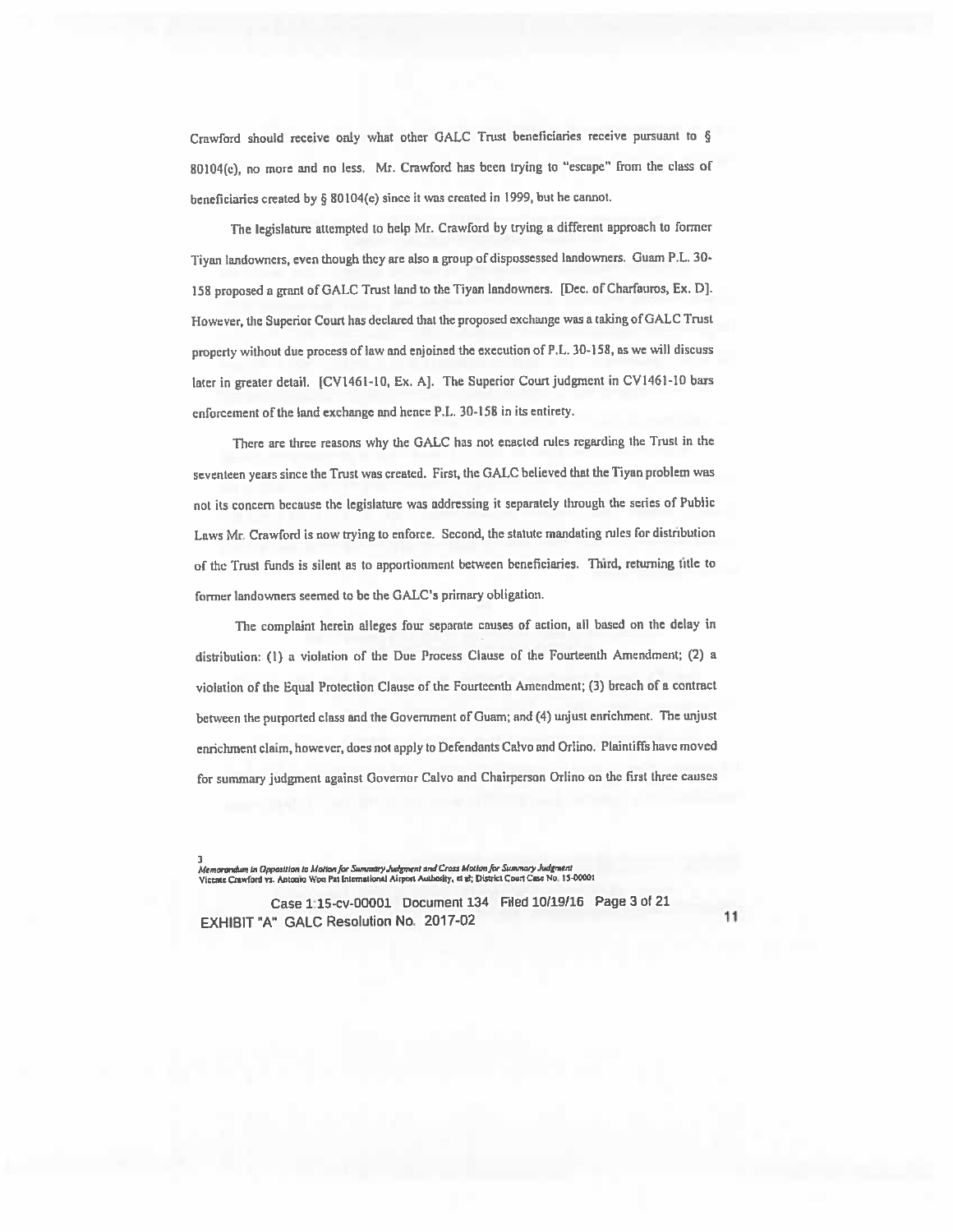of action, but Defendants will establish that each cause of action fails and that summary judgment should be granted to them instead.

#### II.

## THE STANI)AROS FOR GRANTING <sup>A</sup> CROSS-MOTION FOR SUMMARY JUDGMENT ARE THE SAME

The standard for granting <sup>a</sup> cross motion for summary judgment is the same as the customary standard for granting a motion for summary judgment. Latin American Music Co, v. The Archdiocese of San Juan of Roman Catholic & Apostolic Church, 499 F.3d 32, 38 (1<sup>st</sup> Cir. 2007); Bronx Household of Faith v. Board of Education of City of New York, 492 F.3d 89, 96-7 (2<sup>nd</sup> Cir. 2007); Spectrum Health Continuing Care Group v. Anna Marie Bowling Irrecoverable Trust Dated June 27, 2002, 410 F.3d 304, 309 (6th Cir. 2005).

The government's cross motion for summary judgment raises no factual disputes is based on three points: (1) the three causes of action against Defendants Calvo and Orlino all fail; (2) the decision in Superior Court CV146l-l0 bars enforcement of P.L. 30-158; (3) the statute that compels distribution of GALC Trust hinds is Inorganic because it is silent as to apportionment between Trust beneficiaries.

#### HI.

## THE STATUTES RELIED ON BY PLAINTIFF GRANT HIM NO ENFORCEABLE LEGAL RIGHTS

Plaintiff's causes of action all start with Guam statutory law. <sup>A</sup> chronological examination of these slalutes will demonstrate their failure to vest any rights in Plaintiff.

Plaintiff improbably claims that three Guam statutes, P.L. 26-100, P.L. 30-06 and P.L. 30-

158, somehow create <sup>a</sup> contact bctween Plaintiff and the Government of Guam that Defendants

have failed to honor. [Complaint, p. 22,  $\P$ ] 92-97]. At most P.L. 26-100:4 and P.L. 30-06 created

-<br>Memorandum in Opposuion to Motion for Summary Judgment and Cross Motion for Summary Judgment<br>Vicente Crawford vs. Antonio Won Pat International Airport Authority, et al; District Court Case No. 15-00001

Case 1:15-cv-00001 Document <sup>134</sup> Filed 10119/16 Page <sup>4</sup> ol <sup>21</sup> EXHIBIT "A" GALC Resolution No. 2017-02 12 12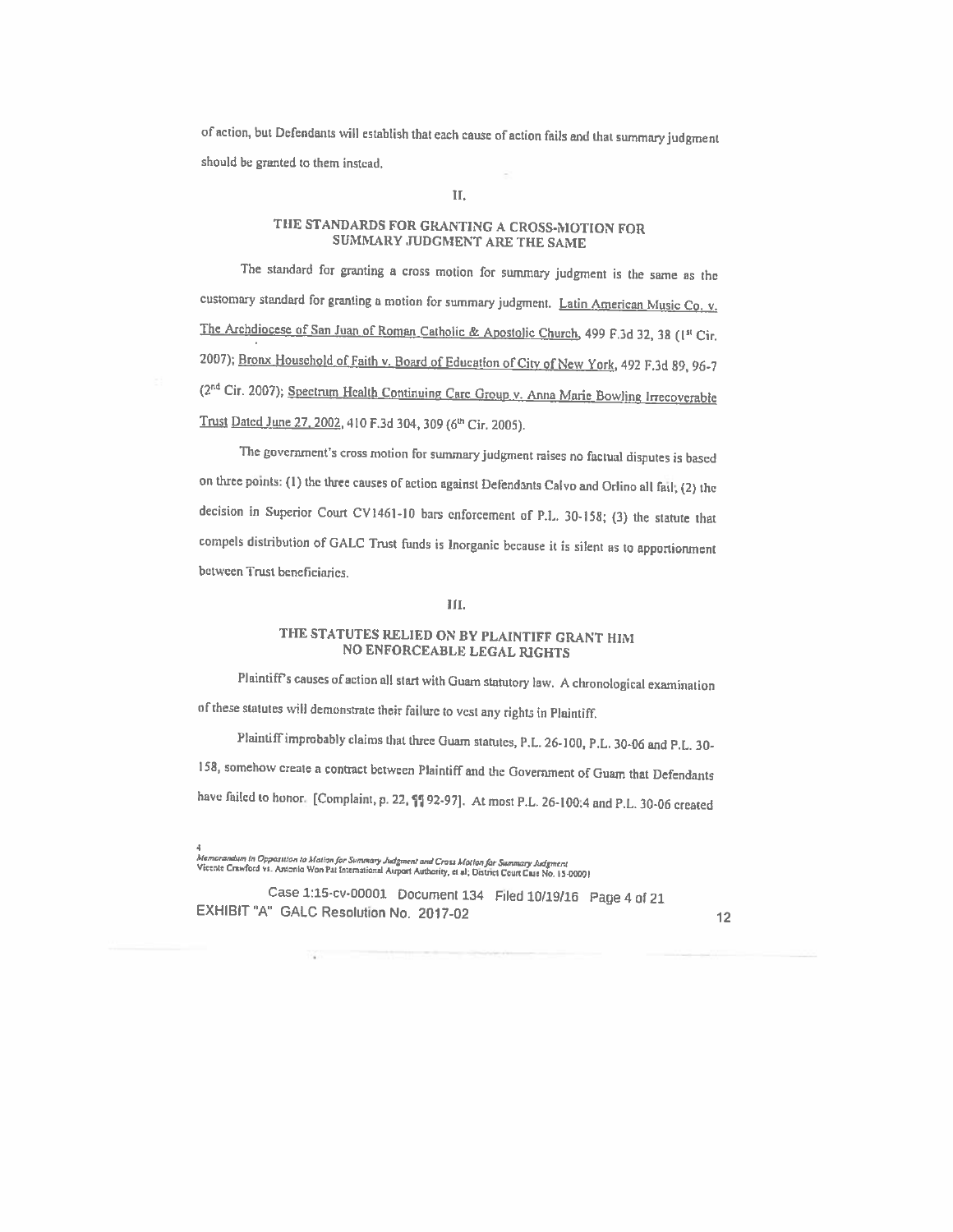a 'task force' to propose <sup>a</sup> solution that never happened. FL. 30-158 offers that solution to the Tiyan landowners, but they have never accepted. P.L. 30-158 is also Inorganic.

Prior to the enactment of FL. 26-100, <sup>a</sup> "Tiyan Trust" had been created by 21 G.C.A. Div. 2, Chapter 68, Article 12, but apparently never implemented, to benefit the former Tiyan landowners. See P.L. 26-100:1. Tiyan landowners had asked that the Tiyan Trust be abolished. P.L. 26-100:1. The crucial section is P.L. 26-100:4 which, to replace the Trust, creates the Tiyan Task Force to identify the:

... real needs of GIAA for properties under their jurisdiction, and find alternative means of compensation for the original owners of property strictly needed for airport-related operations, either through leases with original landowners, outright purchases, or value for value land exchanges...

Those Tiyan properties OIAA originally planned to lease for other purposes not specifically associated with GIAA operations shall be deemed excess to the needs of GIAA, and shall be conveyed to GALC for return to original landowners...

As a portion of the taskforce report to the Speaker of I Liheslaturan Guahan, CLTC, DLM and GALC....shall identify suitable properties under the jurisdiction of the respective Commissions and outside of fiyan that can be conveyed to original landowners in exchange for properties in Tiyan that cannot be otherwise returned to such landowners.

The Tiyan properties under the control of GEDCA...DPR...and GHURA shall he immediately conveyed by deed to GALC,..

P.L. 26-100:4.

P.L. 26-100:5 abolished the Tiyan Trust P.L. 26-100:8 then created an "Original Landowners Fund to hire attorneys to represent the former Tiyan landowners. The legislative intent was twofold: (1) to identify Tiyan land that was no longer needed by GIAA so it could be awarded to its former owners by GALC; (2) identify land from the Chamorro Land Trust, the Department of Land Management, and the Guam Ancestral Lands Commission to be awarded by GALC to dispossessed landowners like Mr. Crawford.

.<br>Memorandum in Oppasiiion to Motion for Summary Judgment and Crass Motion for Summary Judgment<br>Vicente Crawford vs. Antonio Won Pat International Airport Authority, et al; District Court Case No. 15-0000!

Case 1:15-cv-00001 Document 134 Filed 10/19/16 Page 5 of 21 EXHIBIT "A" GALC Resolution No. 2017-02 13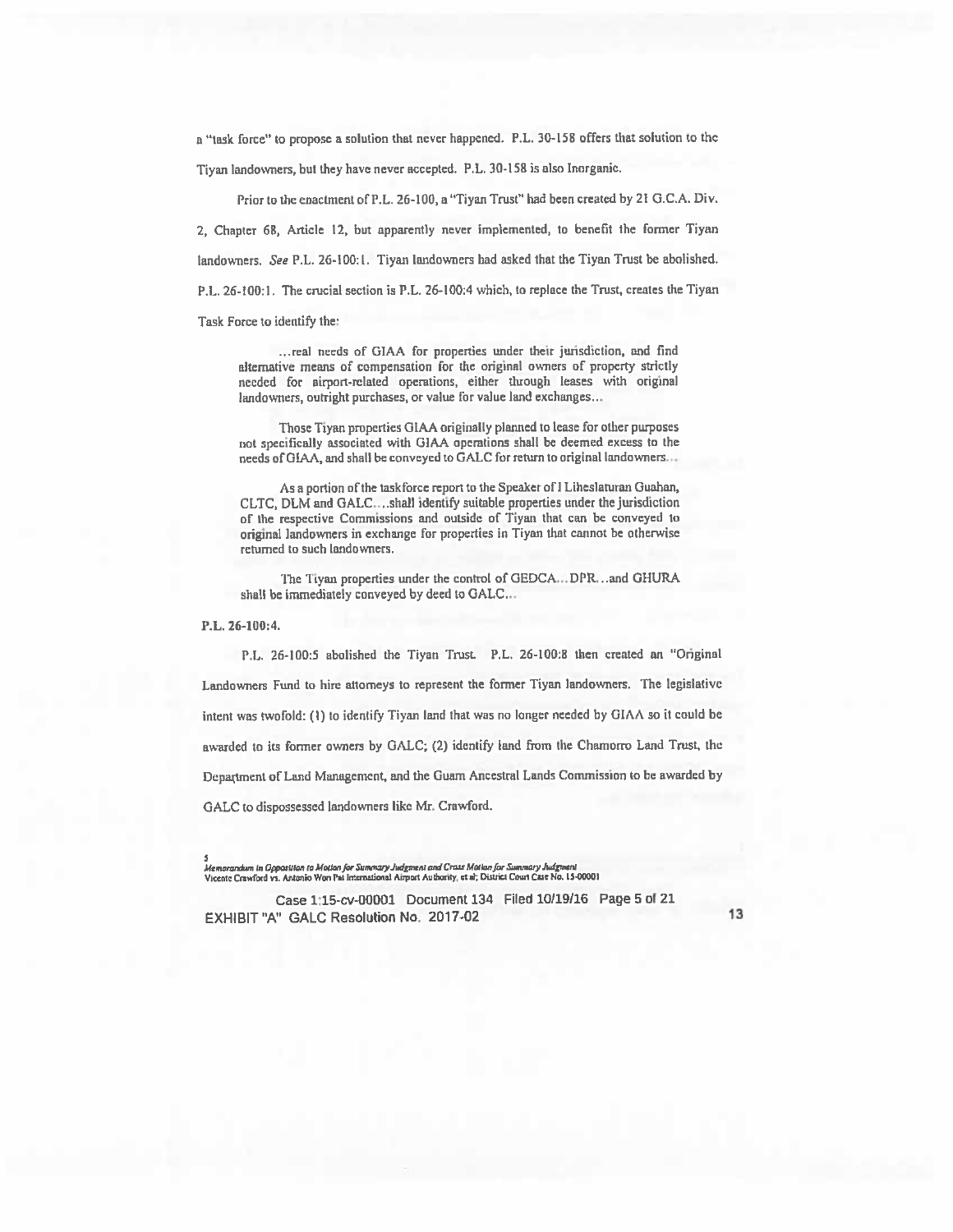As we shall see, P.L. 26-100 came too late in the day to be much help to Mr. Crawford because it was enacted after 1999 when the GALC and its Trust were first created. This is a very significant point.

P.L. 26-100 merely intended that the Tiyan Task Force would propose a solution to the legislature, which would then approve it or reject it. FL. 26-100 created no contract and no vested rights.

Then came P.L. 30-06, which, in 2009, repealed and re-enacted FL. 26-100:4 to read:

...the Taskforce shall identify the original owners of properties transferred to the A.B. Won Pat International Airport Authority, Guam, by the United States Government and shail identify property of the government of Guam to be cransfened to these original landowners on <sup>a</sup> vaiue for value and/or size for size/exchange.. The proposed property to be exchanged shall not be owned by any autonomous agency...including...the A.B. Won Pat International Airport Authority, Guam.

### FL. 30-06:1.

Thus, the legislature specifically excluded the grant of airport land to the dispossessed former Tiyan owners. It had apparently learned that the federal government holds a reversionary interest in GIAA property that would be triggered by transferring land needed for airport operations. The Tiyan Task Force was still supposed to come up with <sup>a</sup> proposal, but <sup>a</sup> proposal as modified by FL. 30-06:1. 'There were still no contract and no vested rights.

The Task Force eventually came up with an "MOW' executed by Mr. Crawford and the Executive Director of the GALC. The Task Force's proposal was made to the legislature, which accepted it, but only on numerous conditions, by enacting P.L. 30-158. This law, however, is not <sup>a</sup> contract, but only another proposal, which the dispossessed Tiyan landowners could accept or reject. Unfortunately, FL. 30-158 required the removal of Trust properly from the Trust and <sup>g</sup>iven to the Mr. Cravford's class.

kfemarandum in Opposition to Mation for Summary Judgment and Cross Motion for Summary Judgment<br>Vicente Crawford vs. Antonio Won Pat International Airport Authority, et al; District Court Case No. 15-0000

Case 1:15-cv-00001 Document <sup>134</sup> Piled 10/19/16 Page <sup>6</sup> of <sup>21</sup> EXHIBIT"A" GALC Resolution No- 2017-02 14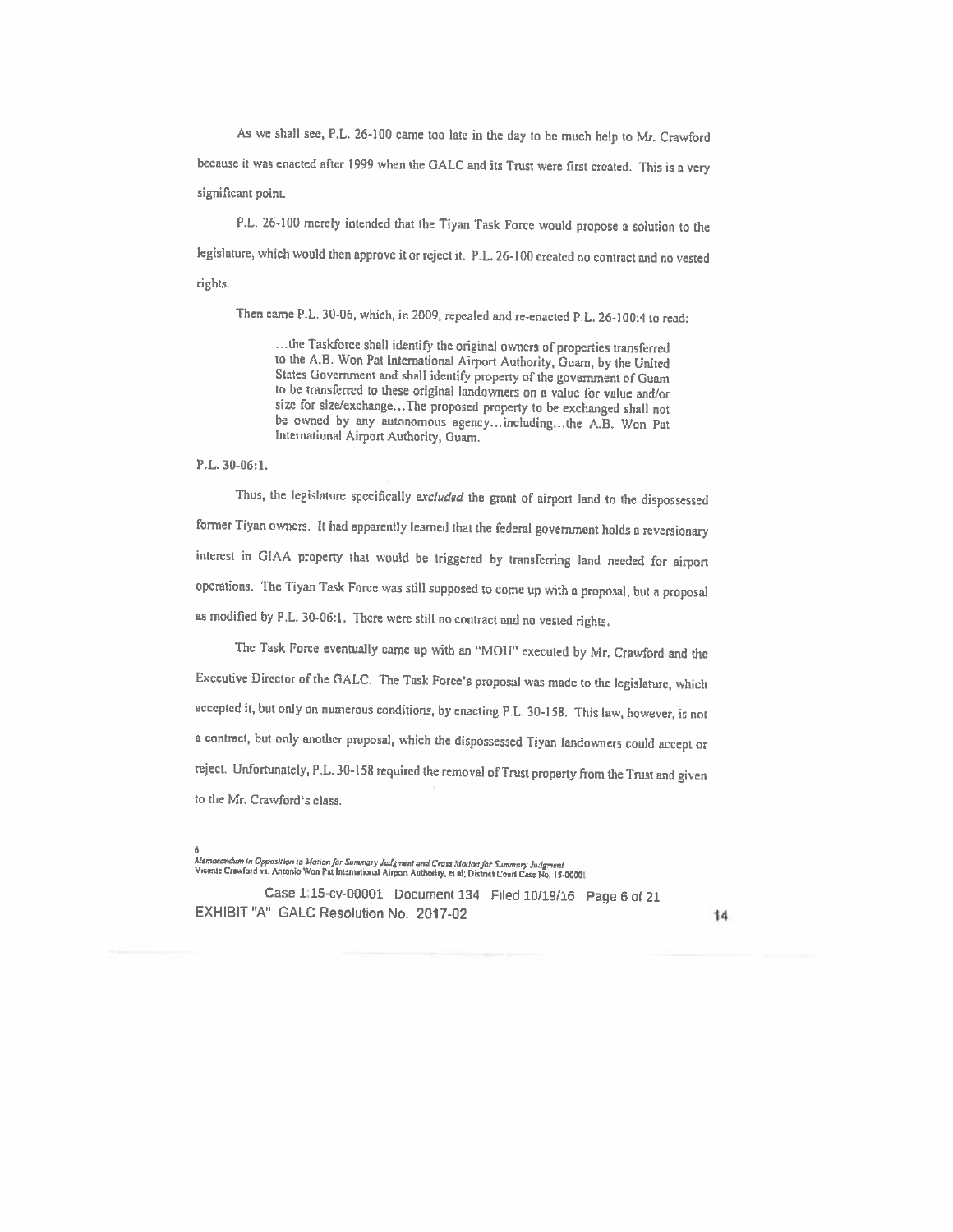The formation of contracts generally requires that there be an offer and an acceptance. 18 G.C.A. § 85320; 13 G.C.A. § 2206; Mack v. Davis, 2013 Guam 8. The complaint, furthermore, does not even allege that the class accepted the terms of P.L. 30-158. In fact, the class never has accepted anything.

P.L. 30-158 is unworkable on its face. As an offer to enter into a contract, it is an offer

made on very specific terms and land, the following conditions must be met:

- 1. The GALC must determine and the Governor must approve the parcels to be granted and the class must accept their decision. [See P.L. 30-158:3].
- 2. The OALC must determine and the Governor must approve the division of the parcels awarded among the 137 class members who must accept that division. [See P.L. 30- 158:3].
- 3. It appears that the said division of the parcels must be done by lottery. [See P.L. 30 158:5]. This contradicts P,L. 30-158:3 as described in No.2.
- 4. The class must agree that the award and division constitute a final resolution of the class's claim against the government of Guam. [See P.L. 30-158: 3].
- 5. The class must agree that the land awarded will he zoned R-l. [See P.L. 30-158: 4].
- 6, The class must agree with the State Historical Preservation Office regarding the preservation of artifacts and resources on the land granted. [See P.L. 30-158:6].
- 7. The class must agree that the public will have access to any Pagat land that is granted. [See P.L. 30-158:91. This probably ensures that residences cannot be built there even though the land is supposed to be zoned residential. [See FL. 30-158: 4].
- 8. The class must agree that the government of Guam will have right of first refusal to any of their lots. In other words, that they cannot alienate their property without government consent. [See P.L. 30-158:7].

Many of the restrictions imposed by FL. 30-158 might be unacceptable to the class. An

agreement acceptable to the entire class of 137 people is probably impossible. Enforcement of

P.L. 30-158 would diminish the rights and potential income of other GALC Trust beneficiaries

Case 1:15-cv-00001 Document 134 riled 10/19/16 Page 7 ol 21 EXHIBIT "A" GALC Resolution No. 2017-02 15

Memarandum in Opposition to Motton for Summary Judgment and Crass Motion for Summary Judgment<br>Vicente Crawford vi, Antonio Won Pat International Airport Authority, et al; District Court Case No. 15-00001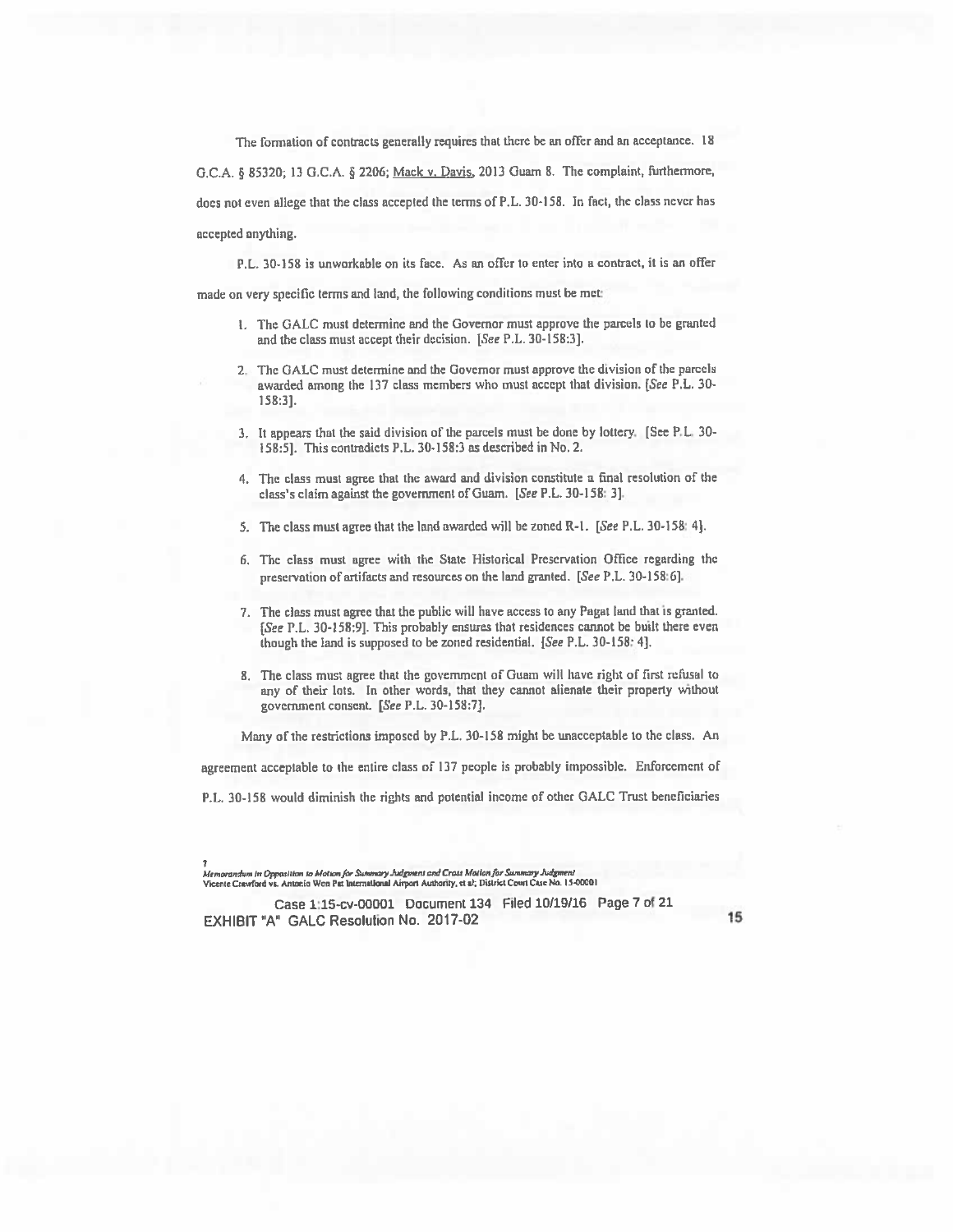and was therefore blocked by the Superior Court. (See Section VII below). P.L. 30-158 was never feasible and is now <sup>a</sup> dead letter.

The GALC Trust was first created in <sup>1999</sup> by the enactment of the Guam Ancestral Lands Act (P.L. 25-45) and the rights it created in Trust beneficiaries vested immediately. This vesting occurred before enactment of the three laws the Plaintiff's hopes are based on. P.L. 25-45 placed all available land under the jurisdiction of the GALC. 21 G.C.A. § 80104, § 80105. Thus, the only available land is beyond government control because it is in the Trust.

The legislature has repeatedly, through P.L. 26-100, P.L. 30-06, and P.L. 30-158, tried to remove the Tiyan landowners from the scope of P.L, 25-45 and the GALC Trust it established, but it has not succeeded. P.L. 25-45 created the class of dispossessed landowners in 1999 and there the former Tiyan landowner remain. The only rights they have are those created by P.L. 25-45 as contained in <sup>21</sup> G.C.A. § 80104(e): the right to Trust income.

There is no contract between the former Tiyan landowners and the government of Guam.

#### TV.

## NO VIOLATION OF THE DUE PROCESS CLAUSE HAS OCCURRED

The PlaintitTalleges that the Governor and the Chairperson Orlino have not complied with their statutory obligation to compensate Plaintiff and that this failure constitutes a violation of Due Process of Law. [Complaint, p. 19-20; ''] 76-83]. The Complaint alleges that P.L. 23-23, P.L. 26-100, and P.L. 30-06 create an "affirmative obligation" on the part of Defendants to provide compensation to Plaintiff. [  $\sqrt{ }$  79]. Governmental action may be challenged as a violation of due process only when it may be shown that it deprives <sup>a</sup> litigant of <sup>a</sup> property or <sup>a</sup> liberty interest. Gen. Elec. Co. v. New York State Dep't of Labor, 936 F.2d 1448, 1453 (2d Cir. 1991); Bd. of Regents of State Colleges v. Roth, 408 U.S. 564, 569 (1972)

Case 1:15-cv-00001 Document 134 Filed 10/19/16 Page 8 of 21 EXHIBIT "A" GALC Resolution No. 2017-02 16

a<br>Intemarandum in Opposition to Motton for Summary Judgment and Crass Motton for Summary Judgment<br>Vicente Crawford vs. Antonio Won Pat International Airport Autharity, et al; District Court Case No. 15-00001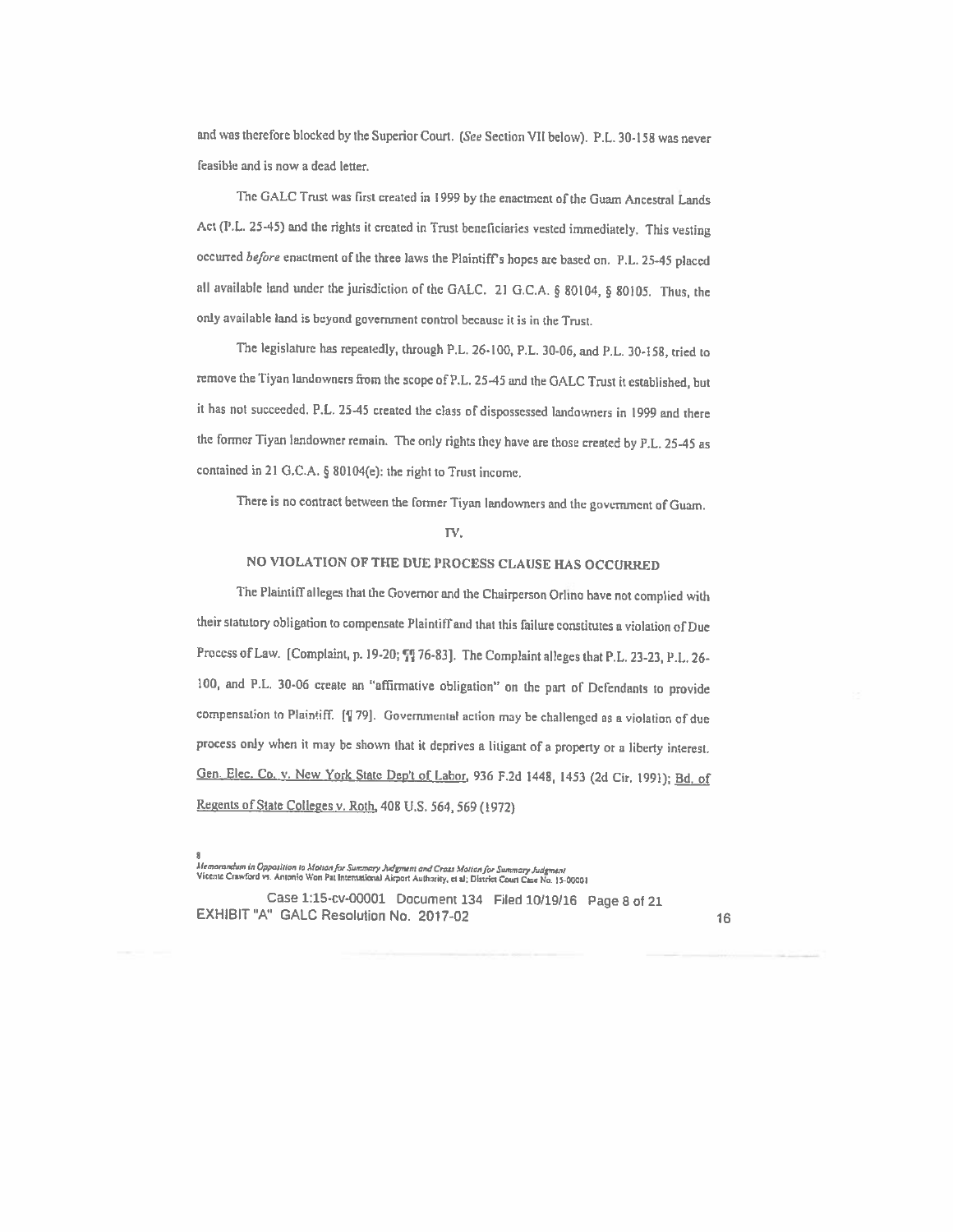To assert <sup>a</sup> Due Process claim, <sup>a</sup> Plaintiff must allege that he had <sup>a</sup> legitimate claim of ertitlernent protected by the due process clause and such <sup>a</sup> claim of entitlement is generally created by state law. Town of Castle Rock, Colorado v. Gonzalez, 125 S.Ct. 2796, 2803 (2005). We have already refuted Plaintiffs notion that Guam statutes vest <sup>a</sup> property right in him save for his right to receive benefits from the GAUC Trust pursuan<sup>t</sup> to § <sup>80</sup> I04(e).

Plaintiff also alleges that the government's delay in disbursing money from the Trust constitutes a due process violation. P.L. 23-23, P.L. 26-100, and P.L. 30-06 purportedly create an "affirmative obligation" on the par<sup>t</sup> of Defendants to compensate Plaintiff and that their inactivity violates due process of law. [para. 79]. Delay can constitute <sup>a</sup> deprivation of due process in only <sup>a</sup> very few cases. Delay is <sup>a</sup> factor but not the only factor in determining whether due process is no longer feasible because it is overdue. Wright v. Califano, 587 F.2d 345, 354 (7th Cir. 1978); Veterans for Common Sense v. Shinseki, 644 F.3d 845, 864 (9th Cir. 2011). The U.S. Supreme Court holds:

> "First, the private interest that will be affected by the official action; second, the risk of an erroneous deprivation of such interest through the procedures used, and the probable value, if any, of additional or substitute procedural safeguards; and finally, the Govermnent's interest, including the function involved and the fiscal and administrative burdens that the additional or substitute procedural requirement would entail."

Matthews v. Eldridge, 96 S.Ct. 893 (1976) as cited in David v. City of Los Angeles, 123 S.Ct. 1895, 1896 (2016).

The three statutes relied on by Plaintiff do not vest a property right in the purported class. Neither can the Defendants gran<sup>t</sup> the class <sup>a</sup> property right because they are restrained not only by the decision in Superior Court CV1461-10 but by the invalidity of the statutory grant of authority to enact resulations. (See below).

9<br>Memorandum in Opposition to Motion for Summary Judgment and Cross Motion for Summary Judgment Vicente Crawford vs. Antonio Won Par International Airport Authority, et al; District Court Case No. 15-00001

Case 1:15-cv-00001 Document 134 Filed 10/19116 Page 9 of 21 EXHIBIT "A" GALC Resolution No. 2017-02 17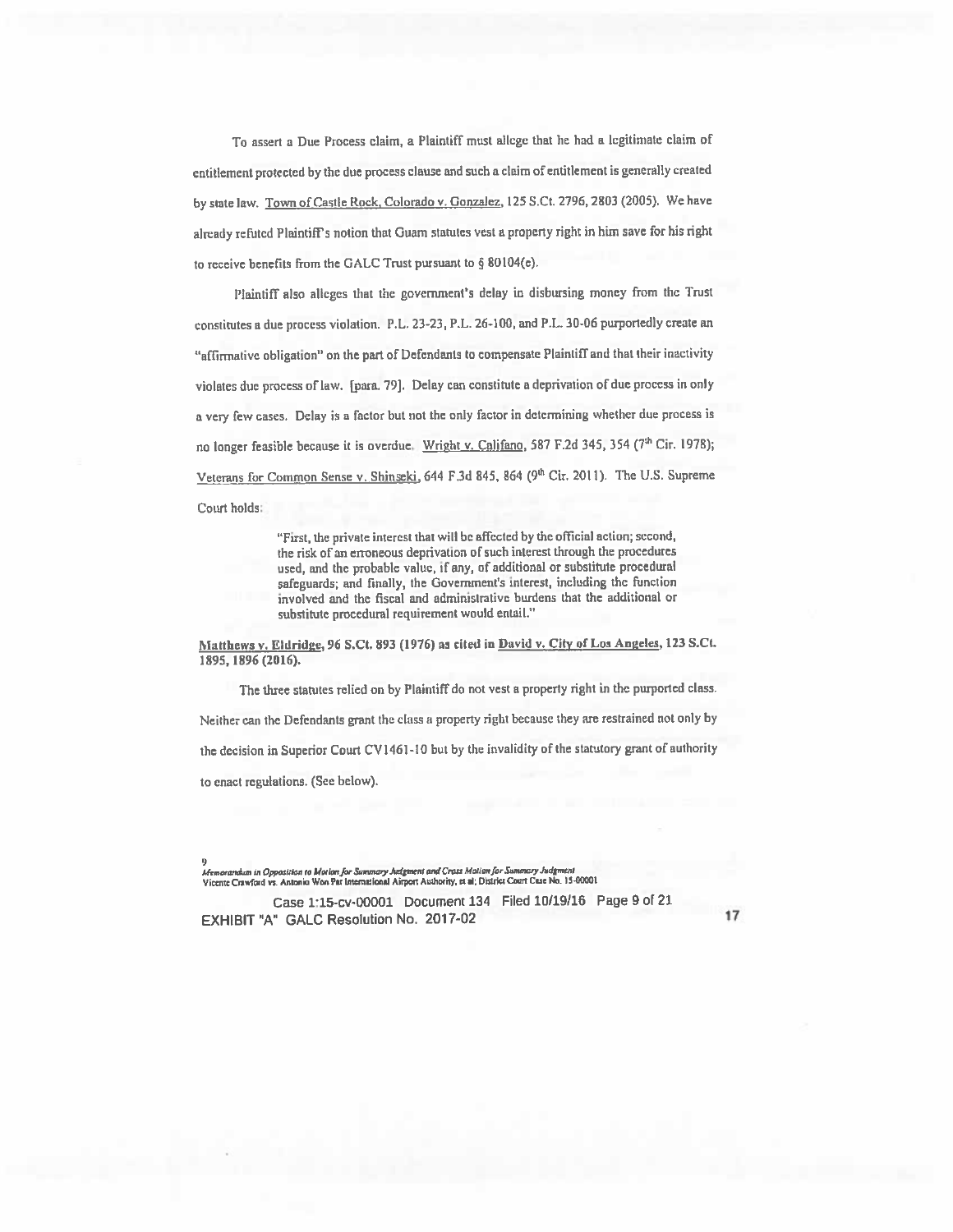#### lv.

## NO VIOLATION OF EQUAL PROTECTION OF THE LAW HAS OCCURRED

Plaintiff alleges that he has been denied Equal Protection of the Law, but does not acknowledge that the very law he attempts to enforce, the Guam Ancestral Lands Act, P.L. 25-45, creates two classes of landowners, those who will receive their land and will not. Complaint, p.21, 智89.

The Motion for Summary Judgment repeats this misconception: "All ancestral landowners are similarly situated in that Guam statutes recognize their ancestral property rights and entitle them to the same relief: just compensation. See, e.g. 21 G.C.A. § 80101..." The Guam Ancestral Lands Act (GALA) states that all landowners are entitled to "just compensation", but this does not create an enforceable legal standard. The closest we have to a definition of "just compensation" occurs in  $\S$  80101(k):

> Just compensation...shall mean only land recovery or land exchange, and shall also mean any other form of compensation other than a specifically described available land. (emphasis added).

In other words, "just compensation" means "land recovery"; i.e. a GALC award, or "any other form of compensation." There are, as staled above, two forms of compensation under the GALA see 21 G.C.A. § 80104(a), (b) and (e). Those will receive "land recovery" and those who will receive monetary compensation from the GALC Trust pursuant to § 80104(e), which is the "other form of compensation" referred to by § 80101(k) above. Subsection (e) specifically uses the phrase "just compensation" to describe Trust income. Therefore, the "just compensation" Mr Crawford should receive is Trust income.

There are, perhaps, some contradictions in the GALA. The definitions section speaks of land exchanges in § 80101(k) and (n), but no language in the GALA authorizes the GALC to make

Case 1:15-cv-00001 Document <sup>134</sup> Filed 10/19116 Page <sup>10</sup> ol <sup>21</sup> EXHIBIT"A" GALC Resolution No. 2017-02 <sup>18</sup>

<sup>10&</sup>lt;br>Memorandum in Opposition to Mation for Summary Judgment and Cross Mation for Summary Judgment<br>Vicente Crawford vs. Antonio Wan Pat International Airport Authority, et al, District Court Case No. 15-00001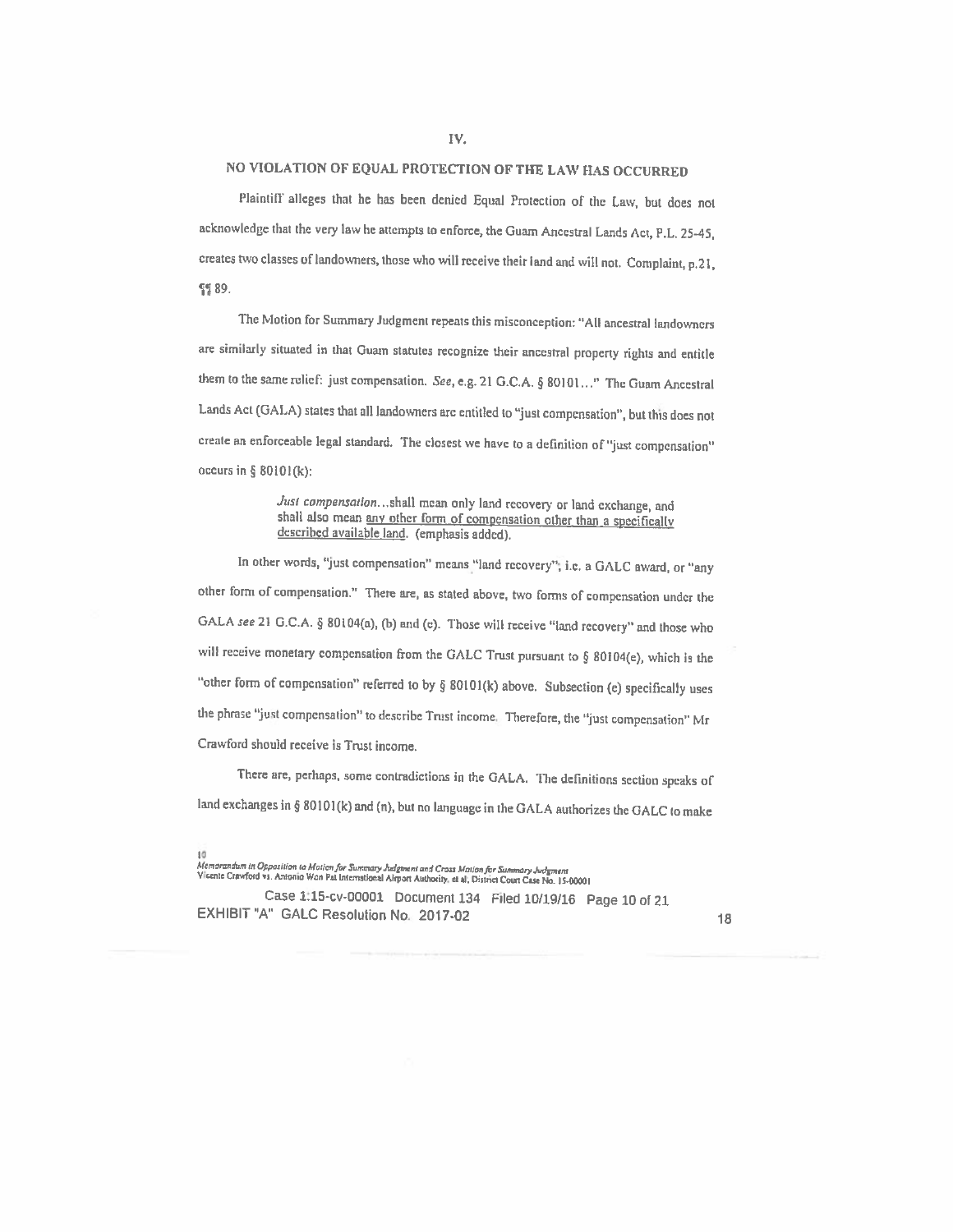such an exchange. The GALC has always taken the position that it cannot authorize land exchanges. The Superior Court has. in CV146i-10, blocked a land exchange even though it was proposed by law, P.L. 30-158.

The same point about differential treatment applies to the statutory distinctions drawn between those Tiyan landowners who recovered their land and Mr. Crawford. Those landowners recovered their land because it was not needed for GIAA activity. Mr. Crawford has no just cause to complain of this distinction, which is scarcely unjustified.

Classifications that are not based on race, religion, ethnicity, sexual orientation or the like are not subject to strict scrutiny. Fisher v. University of Texas at Austin. 133 S.Ct. 2411, 2418 (2014). The distinctions drawn by the GALA can be upheld if "there is <sup>a</sup> plausible policy reason for the classification". Armour v. City of Indianapolis, 132 S.Ct. 2073, 2080 (2012). The reason is plausible "if there is any reasonably conceivable state of facts that could provide <sup>a</sup> rational basis for the classification." Ibid., 2080. Because a statutory classification is presumed constitutional, the "burden is on the one attacking the legislative arrangement to negative every conceivable basis which might support it."" Heller vs. Doe, 113 S.Ct. 2637 (1993).

The distinction between those who will and those who will not get their land back is obviously rational: some land can be returned because it is not in use and some land is so important to the community that the government must retain it. The fact that the fit between a provision and its goals is imperfect, that <sup>a</sup> classification "is not made with mathematical nicety or . , in practice it results in some inequality." does not require its invalidation. Dandridge v. Williams, 90 S Ct. 1153,116l(1970). Overinclusiveness and underinclusiveness are not fatal to a classification for equal protection. See Vance v. Bradley, 99 S.Ct. 939, 948 (1979).

The Plaintiff has not suffered an Equal Protection violation.

Case 1:15-cv-00001 Document 134 Filed 10/19/16 Page 11 of 21 EXHIBIT "A" GALC Resolution No. 2017-02 19

<sup>.&</sup>lt;br>Memorandum in Opposition to Motton for Summary Judgment and Cross Motion for Summary Judgment<br>Vicente Crawford vs. Antonio Won Pat International Airport Authority, et al; District Court Case No. 15-00001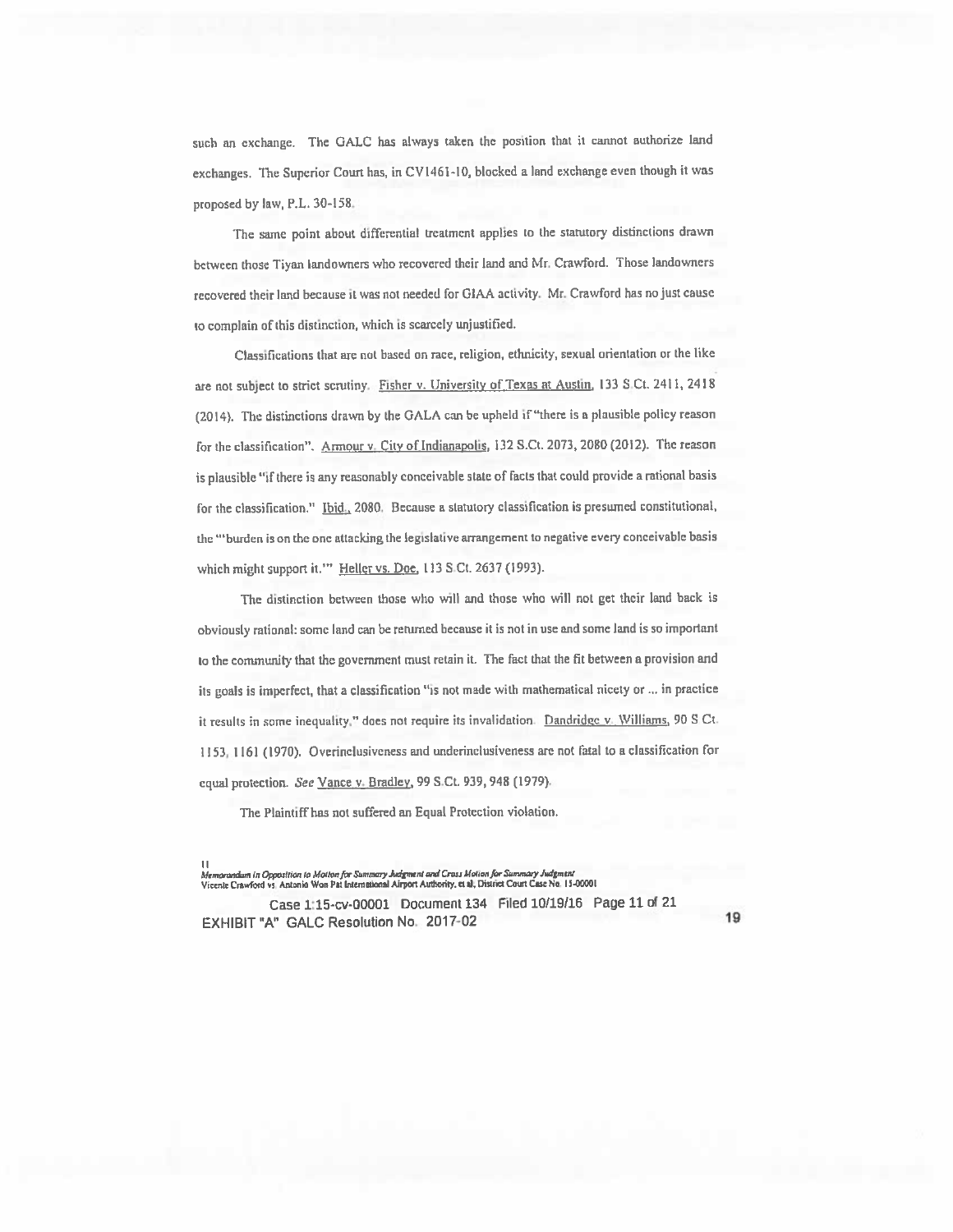### THE BREACh OF CONTRACT CLAIM IS BARRED BY THE DOCTRINE OF SOVEREIGN IMMUNITY

The government moves for summary judgment regarding the claim for breach of contract because this court lacks subject matter jurisdiction under the doctrine of sovereign immunity. The contractual claim is based on Guam law and must be assessed according to Guam law, including the Government Claims Act. See Title 5 G.C.A. Chapter 6. See Complaint, p.22, qq 94-95. However, (I) Plaintiffs never filed <sup>a</sup> government claim; and (2) the government cannot be sued for specific performance.

Title 48 U.S.C. § 1421a authorizes the Guam Legislature to waive sovereign immunity only by "duly enacted legislation." There can be no "implied" waiver of sovereign immunity by the government. Wood v. Guam Power Authority, 2000 Guam 18. The Government enjoys broad sovereign immunity." Newby v. Gov't of Guam, 2010 Guam 4 9 31. Ibid. None of the three statutes described by Plaintiff in his Breach of Contract count explicitly waive sovereign immunity so this suit is unauthorized. See P.L. 26-100; P.L. 30-06; and P.L. 30-158.

The Government Claims Act contains a legislative waiver, but Plaintiffs have not filed a claim as required by the Act. See Title 5 G.C.A. § 6105. Guam Police Department v. Superior Court of Guam, 2011 Guam 8, [1] 7-8; Pacific Rock Corp. v. Department of Education, 2000 Guam 19; Pacific Rock Corp. v. Perez, 2005 Guam 15; Sumitomo Construction Co., Ltd. v. Government of Guam, 2001 Guam 23; Town House Department Stores v. Department of Education, 2012 Guam 25; Quan Xing He v. Government of Guam, 2009 Guam 20; Capulong v. Department of Educ. of Guam, 2011 WL 1134986 (D. Guam). There must be at least substantial compliance with the Government Claims Act before a private party can sue the Government of Guam. Quan Xing He v. Government of Guam, 2009 Guam 20.

Case 1:16-cv-00001 Document <sup>134</sup> Filed 10/19/16 Page <sup>12</sup> ci <sup>21</sup> EXRISIT"A" GALC Resolution No. 2017-02 20

l 2<br>Memorandum in Oppasition to Motton for Summary Judgewent and Crass Motton for Summary Judgment<br>Vicente Crawford vs. Antonio Won Pat International Airpon Authority, et al: District Court Case No. 15-00001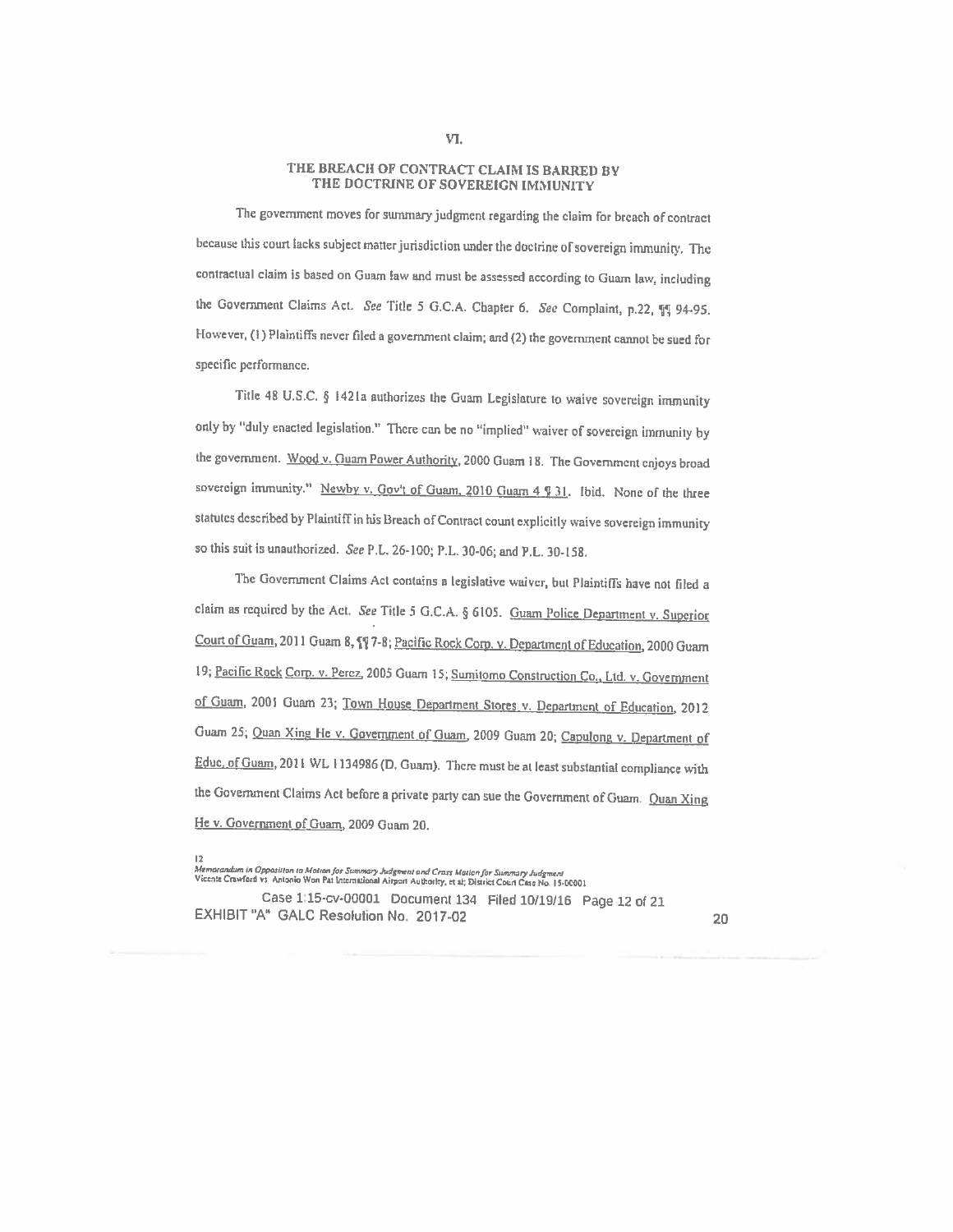"Plaintift seeks injunctive and declaratory relief requiring the government of Guam and the GALC to render the performance they agreed to provide: the payment of compensation to class members." [Complaint, p. 22, ¶ 97]. Sovereign immunity bars an action against the government for specific performance of a contract, however, because the legislature only actions for damages "for all expenses incurred in reliance upon <sup>a</sup> contract to which the Government of Guam is a party". <sup>5</sup> G.C.A. § GlOS(a). There is no legislation authorizing <sup>a</sup> suit for specific performance against GovGuam.

Appellants also argue that the sovereign immunity doctrine does not prevent litigants from seeking equitable relief compelling government officials to perform their duties properly... It is clear that sovereign immunity applies to specific performance actions against the government; otherwise the government cannot operate effectively if its every act is subject to injunctive actions...

Alexander v. Bordallo, 1979 WL 24948 (D. Guam. App. Div. 1979).

Sovereign immunity bars specific performance of a contract with the government. Brown v.State, 602 N.W,2d 79 (Wis. 1999); Thompson Creek Townhomes, LLC v. Tabernash Meadows Water and Sanitation Dist., 240 P.3d 554 (Colo. 2010); President Lincoln Hotel Venture v. Bank One, Springfield, 649 N.E.2d 432 (Ill. 1994); Satterfield & Pontikes Construction, Inc. v. Texas Southern University, 472 S.W.3d 426 (Tx. 2015). It is very dubious that the three relevant Public Laws constitute any sort of contract but,

even if they did, the doctrine of sovereign immunity bars Plaintiff's action for breach of contract and also bars the remedy of specific performance.

#### VII.

#### THE DOCTRINES OF ISSUE AND CLAIM PRECLUSION BAR THE PLAINTIFF'S MOTION FOR SUMMARY JUDGMENT

This court must give Full Foith and Credit to the judgments of state and territorial courts

pursuant to Title <sup>28</sup> U.S.C. § 1738. This suit is barred, therefore, by the final judgment in Superior

Case 115-cv-00001 Document 134 Filed 10/19/16 Page 13 of 21 EXHIBIT "A" GALC Resolution No. 2017-02 21

<sup>1.1&</sup>lt;br>Me*morandum in Opposition to Motion for Swmmary Judgment and Cross Motion for Summary Judgment*<br>Vicente Crawford vs. Antonio Won Pat International Airport Authority, et al; District Court Case No. 15-00001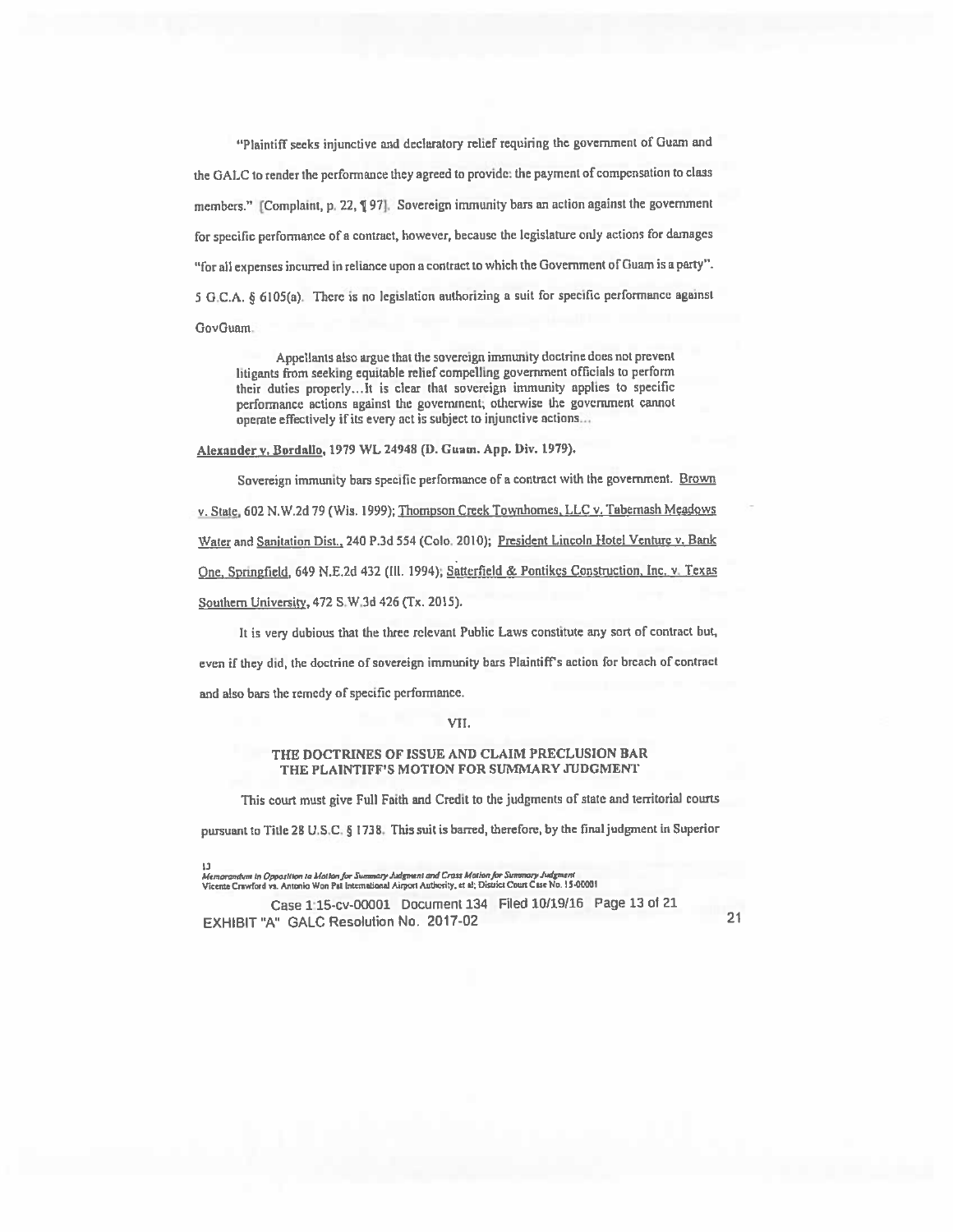Court CV1461-10 (the Gange case) and the doctrines of issue and claim preclusion. P.L. 30-158 was intended as the ultimate solution to the Tiyan problem, and the land exchange it proposed is its core. If the land exchange is barred, so is all other enforcement of P.L. 30-158 because the land exchange is the heart of that statute.

The Gange plaintiffs in CV1461-10 were dispossessed landowners and therefore GALC Trust beneficiaries under 21 G.C.A. § 80104(e). [See Ex. E, para. 8-10]. Their action alleged that enforcement of the P.L. 30-158 land exchange would remove valuable property from the GALC Trust and thereby diminish their property rights without due process of law. [Ex. E, para. 33-35]. Removing potential rental property from the Trust would have reduced Trust revenue and would have reduced cash distributions accordingly. The Superior Court's decision of August 16, <sup>2013</sup> agreed, holding that the enactment of FL. 30-158 violated the Due Process Clause as it applies to Guam. [Ex. A, p. 7, l. 18-23].

The Superior Court also found that the "taking" proposed by P.L. 30-158 was not for a public purpose and that no compensation was being offered to the Gange beneficiaries. [Ex. A, pp. 3-6]. "...the Court concludes that Public Law 30-158 constitutes an attempted taking of the Plaintiffs' private property, that this taking would serve no legitimate public purpose, and that no compensation would be rendered to the Plaintiffs for the taking." [Ex. A, p. 7, l. 18-20]. The court restrained the Tiyan landowners fromjumping ahead of the non-Tiyan dispossessed landowners, even with the legislature's approval.

Mr. Crawford attempted to intervene as a party in the Gange case, but was denied permission. He then appealed this denial to the Supreme Court of Guam, but withdrew his appeal. [Ex. C]. There is an appeal on the issue of attorney's fees, but the Gange judgment is a final judgmcnt on the merits. GRCP 54.

Case 1:15-cv-00001 Document <sup>134</sup> Filed <sup>10119116</sup> Page <sup>14</sup> of <sup>21</sup> EXHIBIT"A" GALC Resolution No. 2017-02 <sup>22</sup>

<sup>14&</sup>lt;br>Memorandum in Opposition to Matlon for Summary Judgment and Cross Motion for Summary Judgment<br>Vicente Crawford vs. Antonio Won Pat International Airport Authority, et al; District Court Case No. 15-00001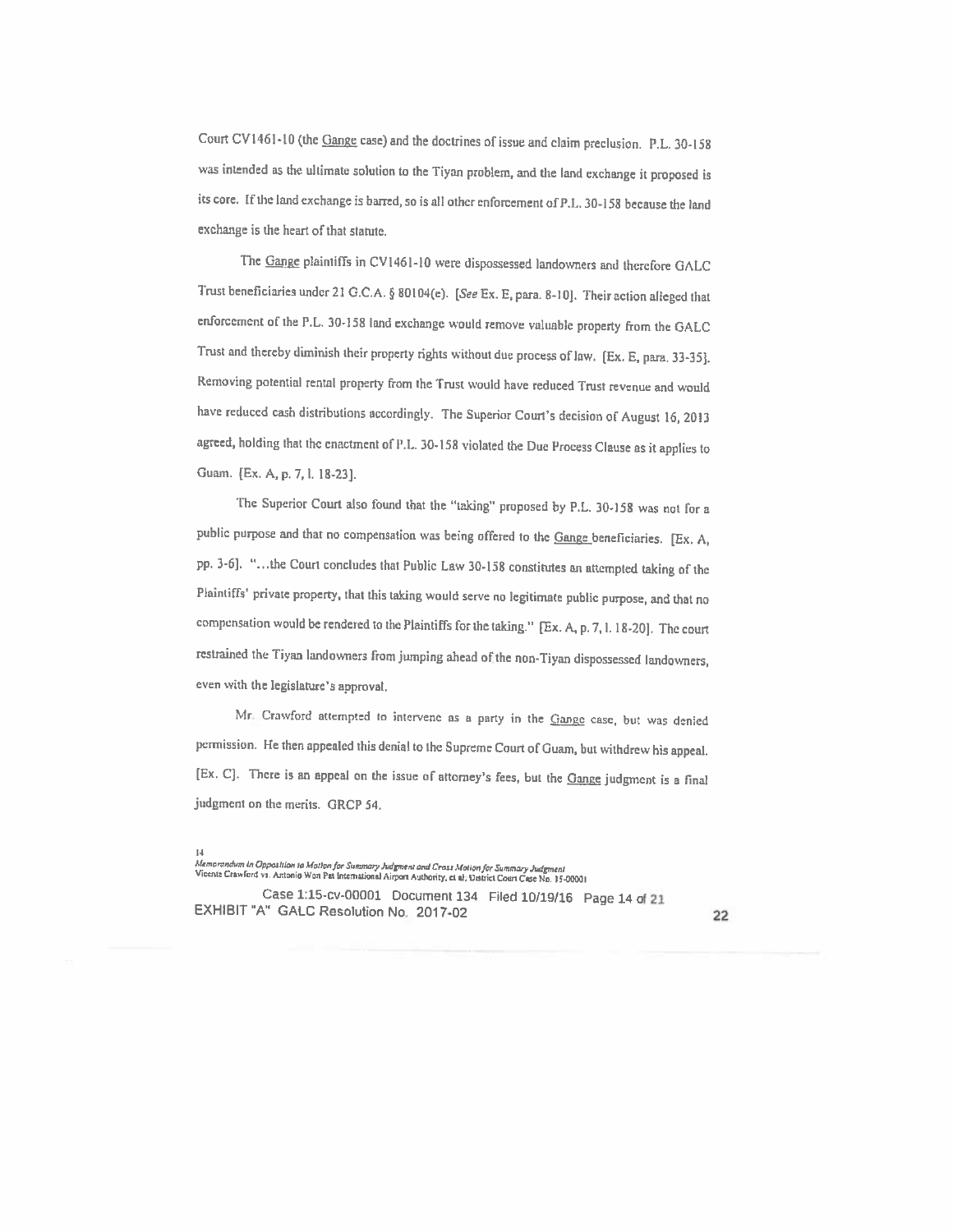Title <sup>28</sup> U.S.C. § <sup>1738</sup> requires federal courts to <sup>g</sup>ive the same preclusive eftect to slate and territorial court judgments that those judgments would be given in the courts of the jurisdiction that issued the judgment. Kremer v. Chemical Constr. Corp., 456 U.S. 461, 466 (1982); Los Altos El Granada Investors v. City of Capitola, 583 F.3d 674, 686-7 (2009). A federal court must apply the doctrine of res judicata as embodied by the laws of the state from which the judgment is taken, not federal rules. Matsushita Elec. Indus. Co. v, Epstein, 516 U.S. 367, 373 (1996); Los Altos El Granada Investors v. City of Capitola, <sup>583</sup> F.3d 674. 686-7 (2009). Therefore, we must examine Guam law to determine the preclusive effect of the Gange judgment. Res judicata is defined on Guam by <sup>6</sup> O.C,A. § 4209:

> Effect of Judgment or Final Order. The effect of <sup>a</sup> judgment or <sup>a</sup> final order in an action or special proceedings before a court or judge of Guam, or of the United States, having jurisdiction to pronounce the judgment or order, is as follows: 1. In case of a judgment or order against a specific thing,.. the judgment or order is conclusive upon the title to the thing,.. .2. In other cases, the judgment or order is... conclusive between the parties and their successors in interest by title.. litigating for the same thing under the same title and in the same capacity, provided that they have notice, actual or constructive, of the pendency of the action or proceedings.

Title <sup>6</sup> CCA § 4209.

The Supreme Court of Guam has explicated Section 4209:

Res judicata, or claim preclusion, as defined by this court is "the doctrine by which a 'judgment on the merits in a prior suit bars a second suit involving the same parties or their privies based on the same cause of action.'... Claim preclusion prevents litigation of <sup>a</sup> claim that was not litigated in a previous suit, but could have been...To successfully invoke claim preclusion as <sup>a</sup> defense, one must show that the following elements are present: "(1) a final judgment on the merits in an earlier suit, (2) an identity of the causes of action in both the earlier and the later suit, and (3) an identity of the parties or their privies in the two suits.'...

Zahnen v. Limtiaco, 2008 Guam 5, ¶ 10.

The Superior Court judgment in Gange bars enforcement of the statute Mr. Crawford relies

on, P.L. 30-158. [Ex. B]. The parties and their privies are the same and Mr. Crawford not only

Case 1:15-cv-00001 Document 134 Piled 10/19/16 Page 15 of <sup>21</sup> EXHIBIT"A" GALC Resolution No. 2017-02 <sup>23</sup>

t S<br>Memorandum in Opposition to Mation for Summary Judgment and Cross Motion for Summary Judgment<br>Viccnic Crewfard vs. Antanio Won Pet Internetional Alrport Authority, ct el; District Court Case No. 15-00001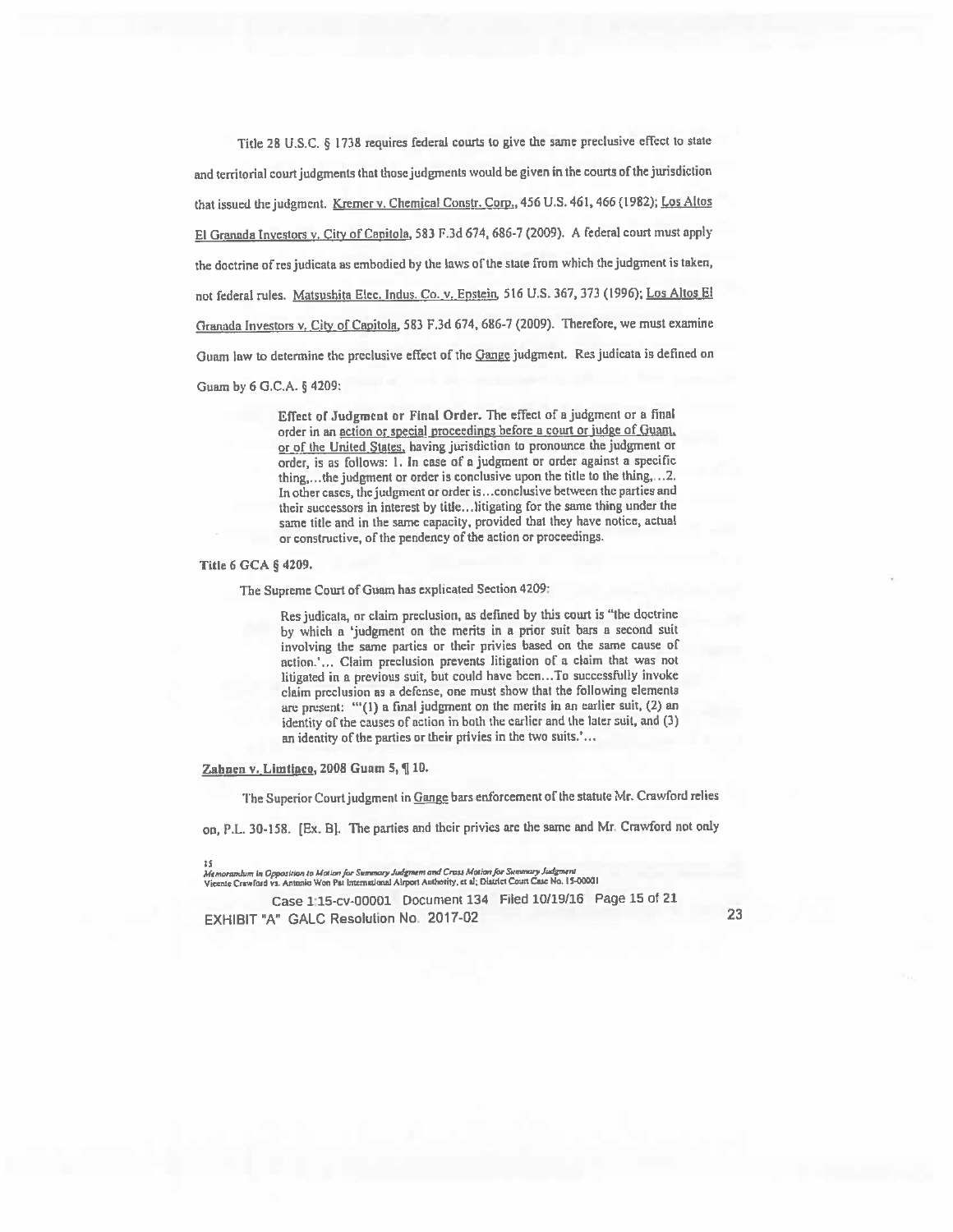had notice of CV l46l-l0, he panicipated therein. The Gange suit was brought by dispossed landowners against the GALC and named the Tiyan beneficiaries as Doe defendants. [Ex. E, para. 3. 4, 9, 10]. It prayed that the GALC be enjoined from conveying two large lots to the Tiyan landowners. [Ex. E. para. 21, 26, 33, 34, 35, and p. 9]. Mr. Crawford was therefore a Doe defendant and was represented by the GALC as Trustee of the GALC Trust. He was privy to the parties and the issues in CV1461-10.

 $\ldots$  "in order to successfully assert the doctrine of res judicata, a defendant must prove the following essential elements: (I) <sup>a</sup> final judgment on the merits in an earlier suit, (2) an identity of the causes of action in both the earlier and the later suit, and (3) an identity of the parties or their privies in the two suits." Trans Pacific Export Co., supra, ¶ 16. See also In the Matter of Aguon, 2013 Guam 4, § 23. "Section 4209 was derived from California Code of Civil Procedure section 1908, which, in turn, simply reiterates common law res judicata." Presto v. Lizama, 2012 Guam 24, ¶20. "A judgment is "on the merits" for purposes of claim preclusion if the substance of the claim is tried and determined." Johnson v. City of Loma Linda. <sup>5</sup> P.3d 874, <sup>884</sup> (CaL2000). For <sup>a</sup> judgment to bar any subsequent action for the same subject matter between the same panics, it must appear that the suit in which it was rendered was determined on its merits and not because the cause of action had not yet accrued nor on the ground of any technical defect." Presto  $v$ . Lizama, ibid., ¶ 26.

The determination of a question directly involved in one action is conclusive as to that question in a second suit **H&B Hardware**, Inc. v. Hargis Industries, Inc., 135 S.Ct. 1293, 1302 (2015). Once a court has decided an issue, it is forever settled as between the parties. (Ibid.).

Case l:15-cv-0000l Document <sup>134</sup> Filed 10/19/16 Page <sup>16</sup> of <sup>21</sup> EXHIBIT"A" GALC Resolution No. 2017-02 <sup>24</sup>

<sup>16&</sup>lt;br>Memorandum in Opposition to Motion for Summary Judgment and Cross Motion for Summary Judgment<br>Vicents Crawford vs. Antonio Wen Pal International Airport Authority, et al; District Court Case No. 15-00001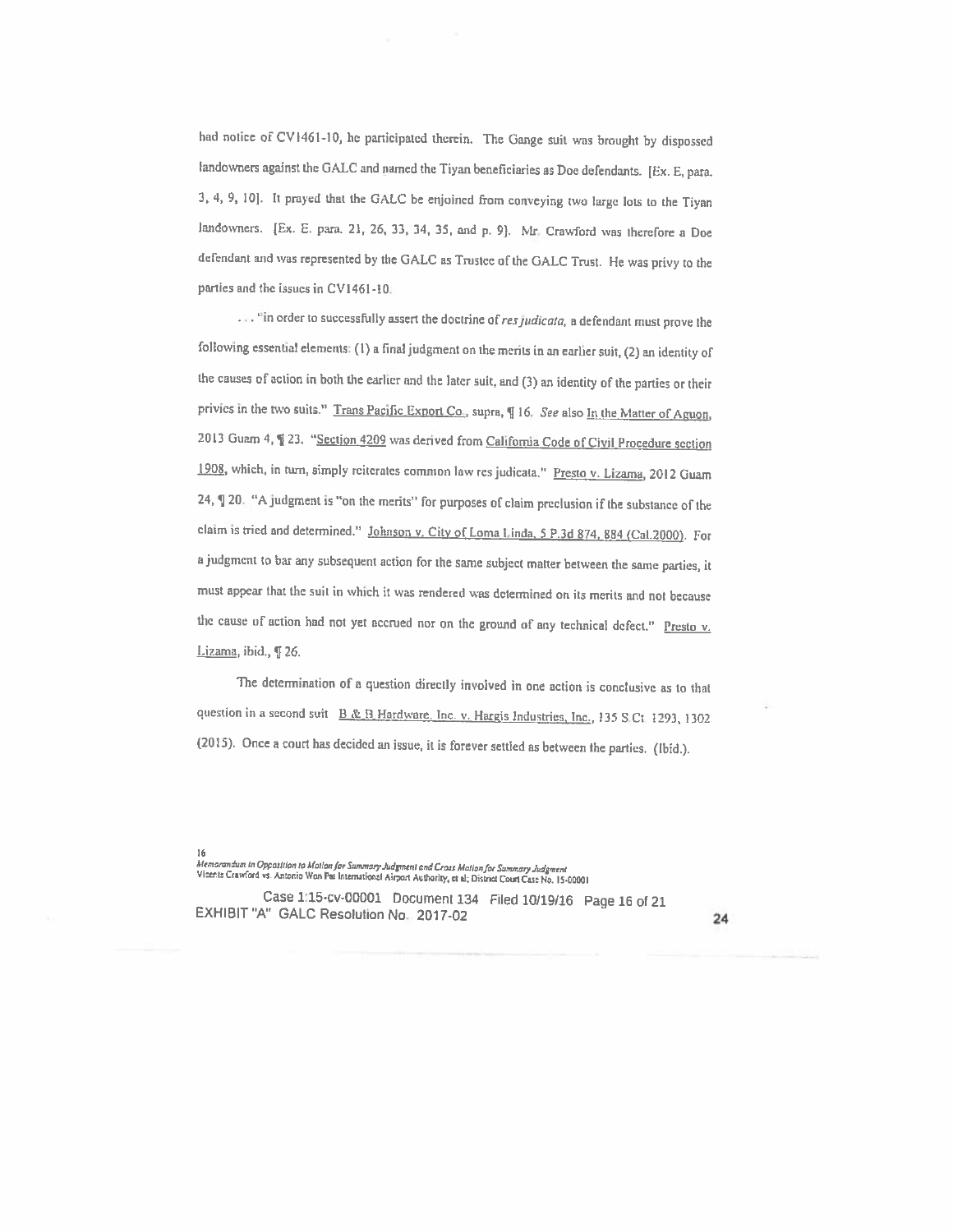The land grant proposed by P.L. 30-158 was intended to resolve the Tiyan land problem,

but is now unenforceable by Mr. Crawford or any other party. Summary judgment must be granted

to Defendants.

#### VIII.

#### TITLE <sup>21</sup> G.C.A. § BOIO4(e) VIOLATES THE **SEPARATION OF POWERS DOCTRINE**

21 G.C.A. § 80104(c) does not indicate how the GALC should allocate Trust income and

is therefore void.

The Government of Guam has, like the federal government, three branches: legislative, executive and judicial. See <sup>48</sup> U.S.C. § 142la (1992). Guam has adopted the Lest used by the United States Supreme Court as to whether legislation creates a separation of powers violation.

In determining whether the Act disrupts the proper balance between the

coordinate branches, the proper inquiry focuses on the extent to which it prevents the Executive Branch from accomplishing its constitutionally assigned functions. Only where the potential for disruption is present must we then detennine whether the impact is justified by an overriding need to promote objectives within the constitutional authority of Congress.

People v. Perez, 1999 Guam 2, ¶ 17, cited in In re Request of Gutierrez, 2002 Guam 1, ¶ 34.

"under the separation of powers doctrine, one branch of governmen<sup>t</sup> is prohibited from

cither delegating its enumerated powers to another branch of the government or aggrandizing its

powers by reserving for itself the powers given to another branch." In re Request of Gutierrez,

<sup>2002</sup> Guam I, ¶ 35. It is customary for Congress to delegate its lawmaking authority to the two

other branches of governmen<sup>t</sup> in order to accomplish its policy goals, but an excessive delegation

of legislative power can violate the separation of powers doctrine.

The nondelegation doctrine is rooted in the principle of separation of powers that underlies our tripartite system of Government. The Constitution provides that "[ajIl legislative Powers herein granted shall be vested in <sup>a</sup> Congress of the United States," ... Congress generally cannot delegate its legislative power to another

l 7<br>Memorandum in Opposition to Motion for Summary Judgment and Cross Motion for Summary Judgment<br>Vicente Crewford vi. Antonio Won Pet International Airport Authority, et al; District Court Case No 15-00001

Case 1:15-cv-00001 Document <sup>134</sup> Filed 10/19/16 Page <sup>17</sup> of <sup>21</sup> EXHIBIT"A" GALC Resolution No. 2017-02 <sup>25</sup>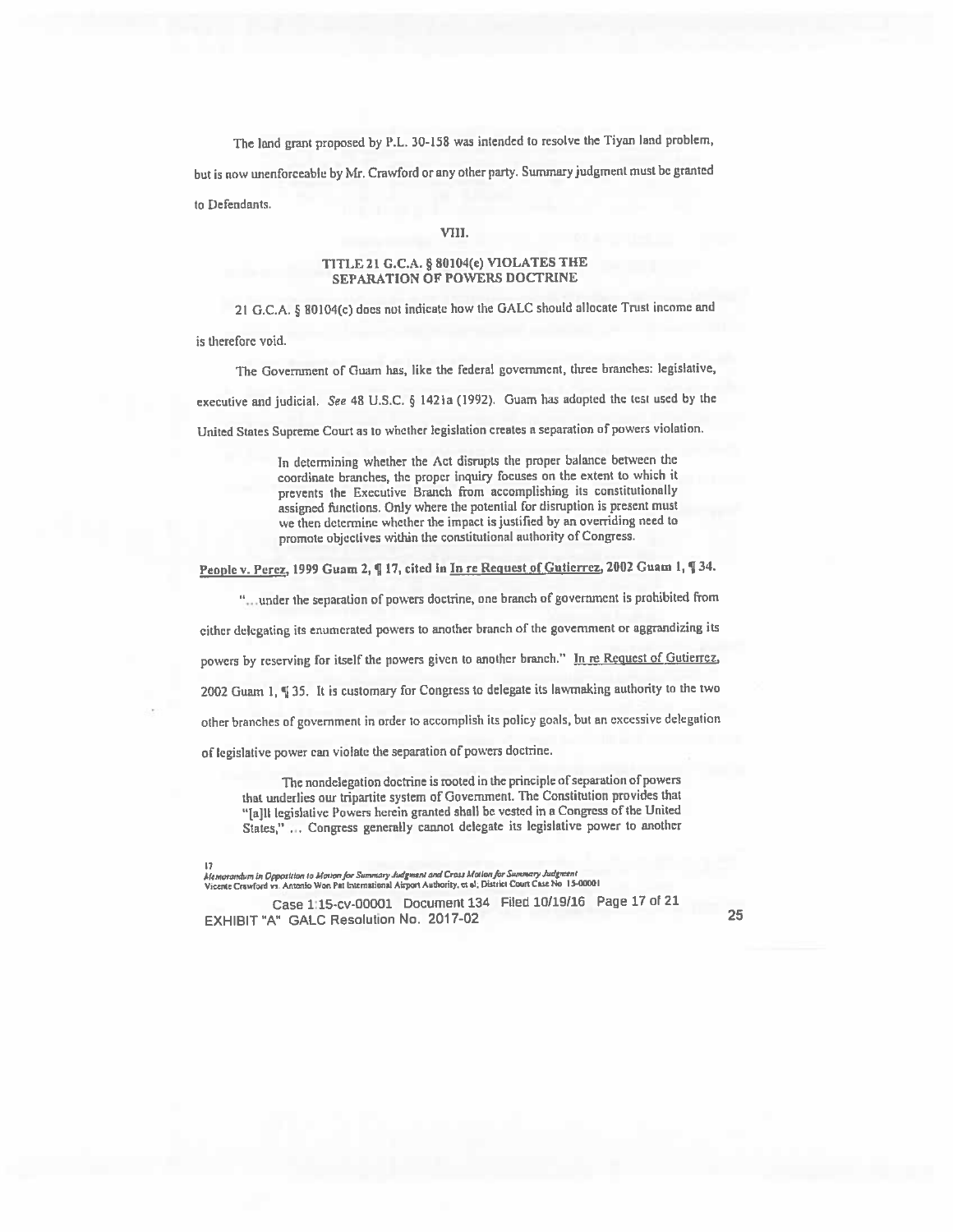Branch.... We also have recognized, however, that the separation-of-powers principle, and the nondelegation doctrine in particular, do not prevent Congress from obtaining the assistance of its coordinate Branches. So long as Congress "shall lay down by legislative act an intelligible principle to which the person or body authorized to [exercise the delegated authority] is directed to conform, such legislative action is not a forbidden delegation of legislative power."...

Mistretta v. United States, <sup>109</sup> S.Ct. 647, <sup>654</sup> (1989). (emphasis added).

Section § 80104(e) is defective because it articulates no "intelligible principle" by which the GALC can fairly apportion its distributions of GALC Trust money among Trust beneficiaries. It does not specify whether distributions should be apportioned according to the size of each parcel taken, the value of the land at the time of the taking, the value of the land at the present, or by some other principle. Neither does it mention the time of the taking which, because of inflation and historical factors, could be very relevant. (The takings occurred roughly between <sup>1930</sup> and 1960). The legislature did not refer to the present use of the land by the government, <sup>a</sup> factor that underlies much of the Plaintiff's case. The pertinent statutory language compels distribution but is silent as to apportionment.

> (e)- The Commission shall establish <sup>a</sup> Guam-based trust to administer all assets and revenues of the land bank of the aforementioned lands,...The Commission shall establish rules and regulations pursuant to the Administrative Adjudication Law for the Guam-based trust. The resulting income shall be used to provide just compensation for those dispossessed ancestral landowners.

### Title <sup>21</sup> G.C.A. § 80104(e).

There is another perplexing factor here. Some of the land taken from former landowners is now used by the federal government, like Andersen Air Force Base, and some is used by the local government, like the GIAA land. The legislature did not distinguish between these two groups. It explained neither why Guam should compensate them equally nor why Guam should

I 8<br>Memorandum in Opposition to Motion for Summary Judgment and Cross Motion for Summary Judgment<br>Vicente Crawford vs. Antonio Won Pat International Airport Authority, et al; District Court Case No. 13-00001

Case 1:15-cv-00001 Document <sup>134</sup> Filed 10/19/16 Page <sup>18</sup> of <sup>21</sup>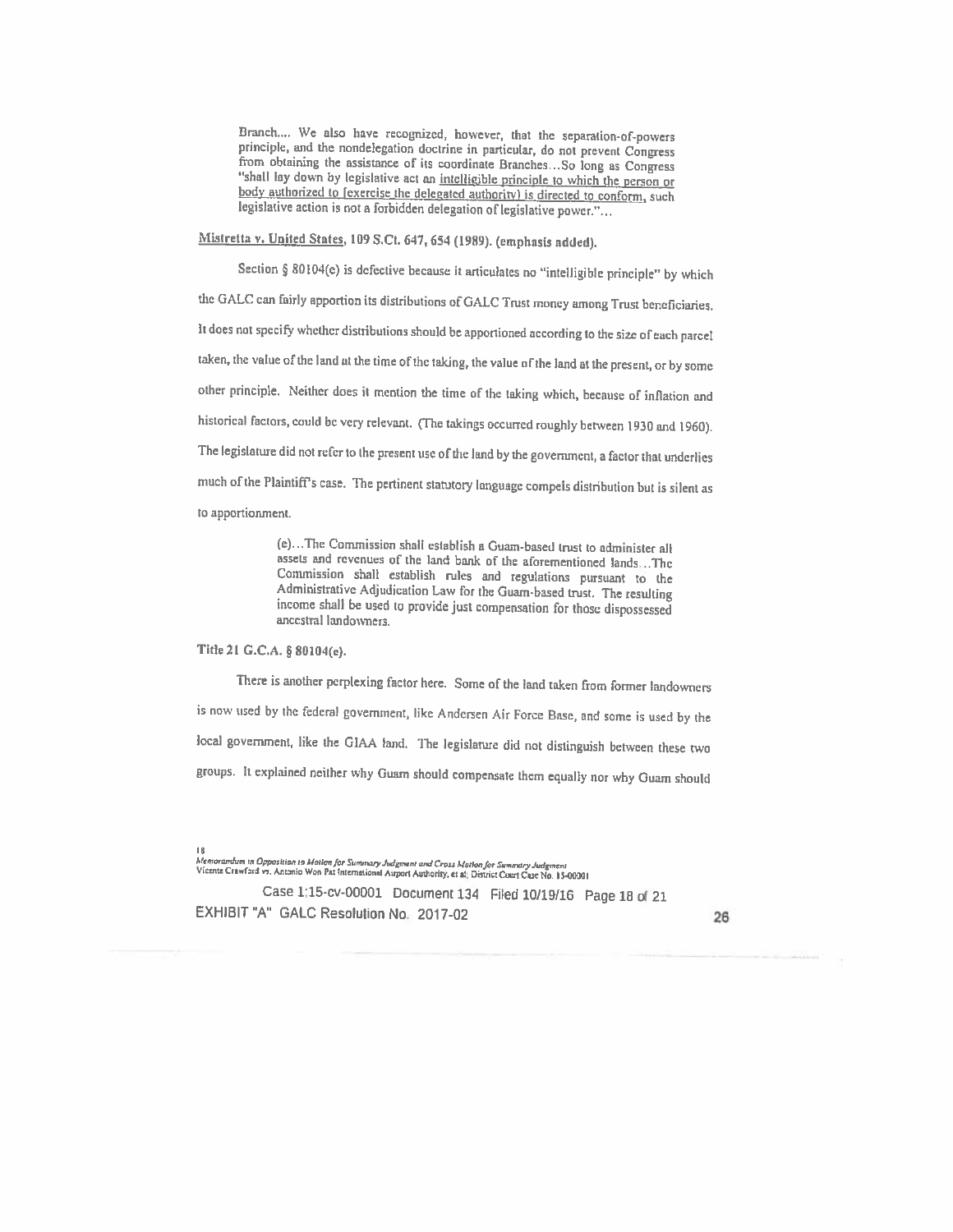compensate former owners of federal land at all. This dilemma dominated GALC discussion for years.

The GALC could easily be accused of another Equal Protection violation by merely enacting any method chosen by GALC to distribute the money will anger some beneficiaries, perhaps justifiably. Plaintiff has ironically accused the GALC of an Equal Protection violation when, in fact, any distribution it attempts may constitute a greater violation.

> ...the legislature in delegating to an administrative agency the performance of certain functions may not invest that agency with arbitrary powers...The legislature cannot vest an administrative agency with the power in its absolute and unguided discretion to apply or withhold the application of the law or to say to whom a law shall or shall not be applicable... 'Should a statute clothe an administrative officer with the discretion as to the administration of the statute and also clothe him with the right to determine what the law is, or give to him the opportunity to apply it to one and not apply it to another in like circumstances, either would constitute an unlawful delegation of legislative power.'...

> Also, due process of law requires that an act shall not be vague, indefinite or uncertain and must provide sufficient standards to guide the administrative body in the exercise of its functions...

People y. Tibbits, 305 N.E.2d 152, 155 (1973). (citations omitted).

See also South 51 Development Corp. v. Vega, 781 N.E.2d 528 (Ill. 2002); Tri-County Industries, Inc. v. Com., 818 A.2d 574 (Pa. 2003); Florida Dept. of Business and Professional Regulation. Div. of Pari-Mutuel Wagering v. Investment Corp. of Palm Beach, 747 So,2d 374 (Fla. 1999); National Ass'n of Independent Insurers v. Texas Dept. of Ins., 888 S.W.2d 198 (Tx. 1994). Petition of Strandell, 562 A.2d 173, 178 (N.H. 1989).

The OALC did not commit a constitutional violation by not enacting the rules and distributing the money. Furthermore, this court cannot order the GALC to comply with an Inorganic statute. The GALC has complied with § 80104(e) in so far as it can by collecting revenue and investing the proceeds, but legislative ambiguity has prevented distribution.

Case 115-cv-00001 Document 134 Filed 10/19)16 Page 19 of 21 EXHIBIT 'A" GALC Resolution No. 2017-02 27

<sup>19&</sup>lt;br>Memarandum in Opposition to Motion for Summary Judgment and Cross Motion for Summary Judgmen Vicente Crawford vs. Antonio Won Pat International Airport Authority, et al; District Court Case No. 15-00001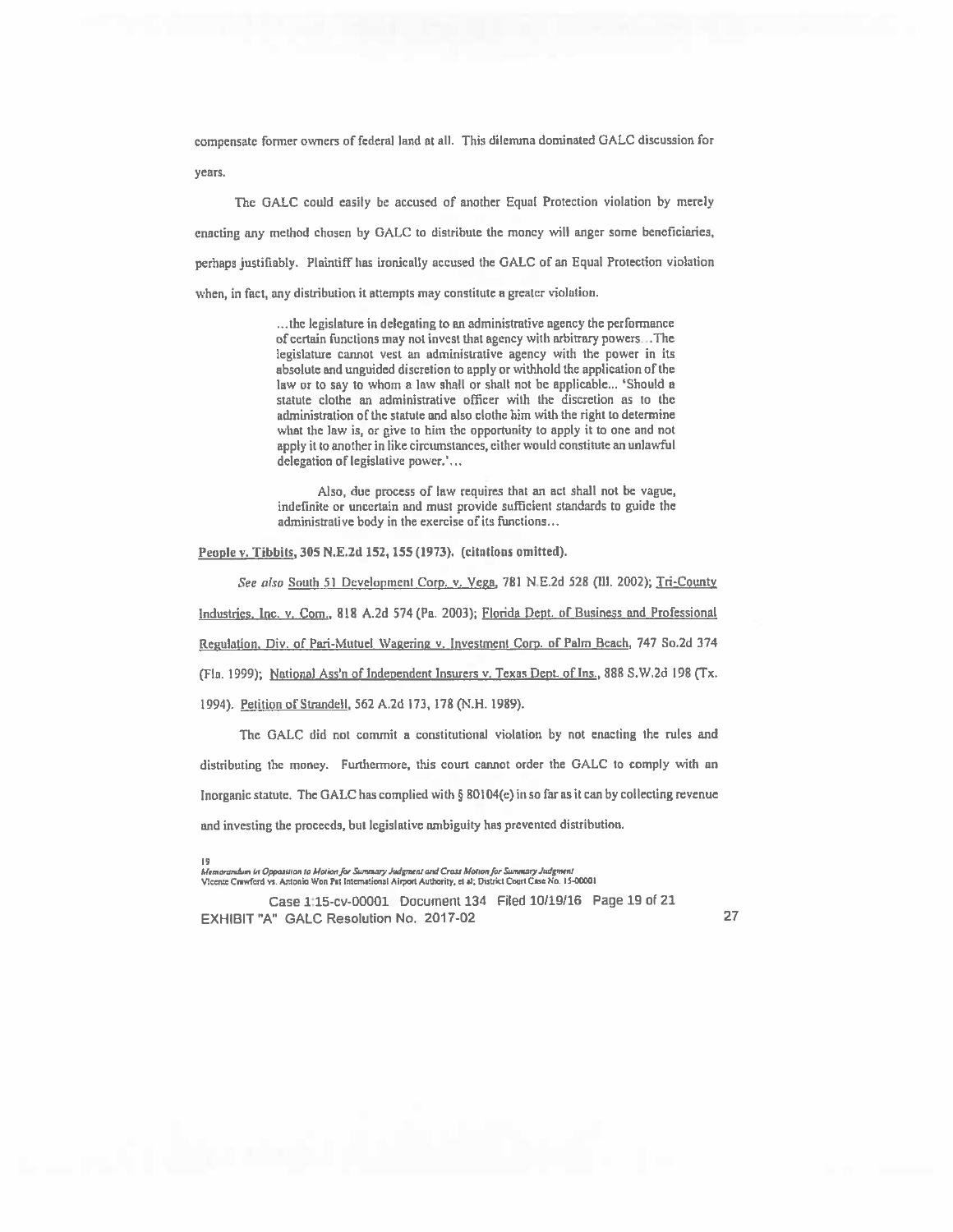The lnorganicity of  $\S$  80104(e) prohibits this court from granting the injunction Mr. Crawford has requested, namely, an order directing Defendants to comply therewith. Summary judgment should bc granted to Defendants because no relief is available to Plaintift

### **CONCLUSION**

The Plaintiff's Motion for Summary Judgment must be denied and Summary Judgment granted to Defendants.

Dated this  $/2$ *th* day of October, 2016.

OFFICE OF THE ATTORNEY GENERAL Elizabeth Barrett-Anderson, Attorney General

II) ka nJ By: DAVID J. HIGHSMITH Assistant Attorney General

20

Memorandum in Opposition to Mation for Summary Judgment and Cross Mation for Summary Judgm<del>e</del>nt<br>Vicente Crawford vs. Antonio Won Pat International Airport Authority, et al; District Court Case No. 15-00001

Case t15-cv-00001 Document <sup>134</sup> Piled 10/19/16 Page <sup>20</sup> of <sup>21</sup> EXHIBIT"A" GALC Resolution No. 2017-02 28